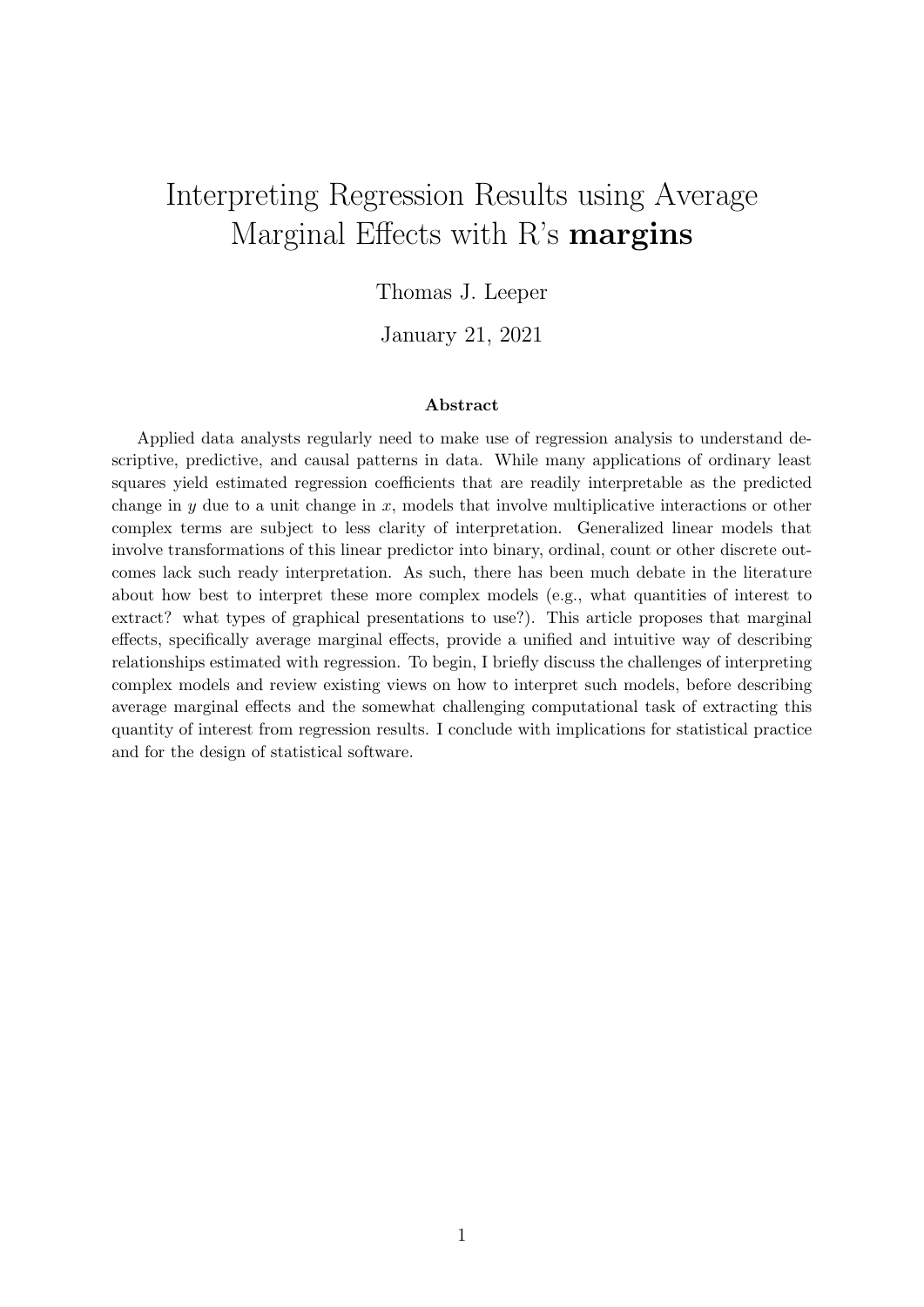Regression is a workhorse procedure in modern statistics. In disciplines like economics and political science, hardly any quantitative research manages to escape the use of regression modelling to describe patterns in multivariate data, to assess causal relationships, and to formulate predictions. Ordinary least squares (OLS) regression offers a particularly attractive procedure because of its limited and familiar assumptions and the ease with which it expresses a multivariate relationship as a linear additive relationship between many regressors (i.e., predictors, covariates, or righthand-side variables) and a single outcome variable. The coefficient estimates from an OLS procedure are typically easily interpretable as the expected increase in the outcome due to a unit change in the corresponding regressor.

This ease of interpretation of simple regression models, however, belies a potential for immense analytic and interpretative complexity. The generality of the regression framework means that it is easily generalized to examine more complex relationships, including the specification of non-linear relationships between regressor and outcome, multiplicative interactions between multiple regressors, and transformations via the generalized linear model  $(GLM)$  framework.<sup>1</sup> With this flexibility to specify potentially complex multivariate relationships comes the risk of misinterpretation [4, 3] and, indeed, frequent miscalculation of quantities of interest [1, 13]. Coefficient estimates in models that are non-linear or involve interactions lose their direct interpretation as unconditional marginal effects, meaning that interpretation of tabular or graphical presentations requires first understanding the details of the specified model to avoid interpretation errors. Coefficient estimates in GLMs are often not directly interpretable at all.

For these reasons, and in the interest of making intuitive tabular and visual displays of regression results, there is a growing interest in the display of substantively meaningful quantities of interest that can be drawn from regression estimates [10]. This article reviews the literature on substantive interpretation of regression estimates and argues that researchers are often interested in knowing the marginal effect of a regressor on an outcome. I propose average marginal effects as a particularly useful quantity of interest, discuss a computational approach to calculate marginal effects, and offer the margins package for R [11] as a general implementation.

The outline of this text is as follows: section 1 describes the statistical background of regression estimation and the distinctions between estimated coefficients and estimated marginal effects of righthand-side variables, Section 2 describes the computational implementation of margins used to obtain those quantities of interest, and Section 3 compares the results of the package to those produced by Stata's margins command [15, 19], and various R packages.

<sup>1</sup>Further complexities arise from other expansions of the regression approach, such as interdependent or hierarchically organized observations, instrumental variables methods, and so on.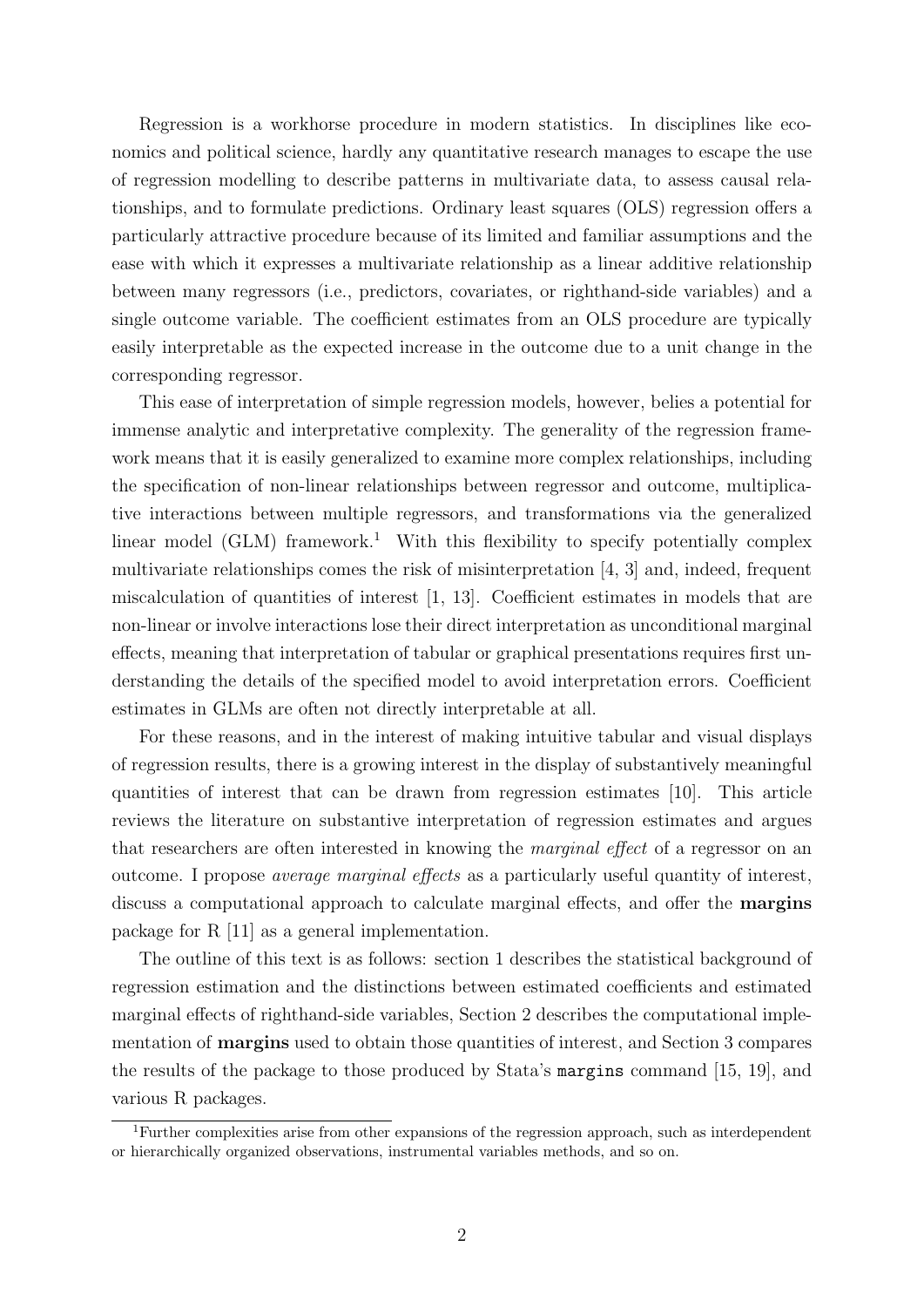## 1 Statistical Background

The quantity of interest typically reported by statistical software estimation commands for regression models is the regression coefficient (along with standard errors thereof, and various goodness-of-fit and summary statistics). Consider, for example, a trivial regression of country population size as a function of GDP per capita, life expectancy, and the interaction of the two. (As should be obvious, this model is not intended to carry any causal interpretation.)

|                         | Dependent variable:        |                                           |  |  |  |
|-------------------------|----------------------------|-------------------------------------------|--|--|--|
|                         | Population Size            |                                           |  |  |  |
|                         | (1)                        | (2)                                       |  |  |  |
| loggdp                  | $-26.440***$               | $-12.095$                                 |  |  |  |
|                         | (3.450)                    | (11.748)                                  |  |  |  |
| lifeExp                 | 2.586***                   | $4.412***$                                |  |  |  |
|                         | (0.332)                    | (1.468)                                   |  |  |  |
| loggdp: lifeExp         |                            | $-0.231$                                  |  |  |  |
|                         |                            | (0.181)                                   |  |  |  |
| Constant                | 91.543***                  | $-19.078$                                 |  |  |  |
|                         | (17.060)                   | (88.265)                                  |  |  |  |
| Observations            | 1,704                      | 1,704                                     |  |  |  |
| $\mathbf{R}^2$          | 0.037                      | 0.038                                     |  |  |  |
| Adjusted $\mathbb{R}^2$ | 0.036                      | 0.037                                     |  |  |  |
| Residual Std. Error     | $104.212$ (df = 1701)      | $104.193$ (df = 1700)                     |  |  |  |
| F Statistic             | $33.092***$ (df = 2; 1701) | $22.613***$ (df = 3; 1700)                |  |  |  |
| Note:                   |                            | $*_{p<0.1}$ ; $*_{p<0.05}$ ; $*_{p<0.01}$ |  |  |  |

Table 1: Example OLS Regression Output

This default output makes sense for additive linear models (i.e., ordinary least squares regression) because an estimated coefficient is readily and directly interpretable as the expected change in y given a unit change in  $x$ , holding all other terms constant (see, for example, the coefficient estimates for model 1). A unit change in life expectancy is associated with a population that is 2,586 larger. This marginal effect of life expectancy is constant across observations in the dataset, constant across observed values of other variables, and constant across levels of itself. The "effect" is thus unconditional.

When model specifications include other kinds of terms (e.g., multiple higher powers of a given variable, log transformations, or interactions between variables), the coefficients on those variables do not and cannot clearly communicate the association between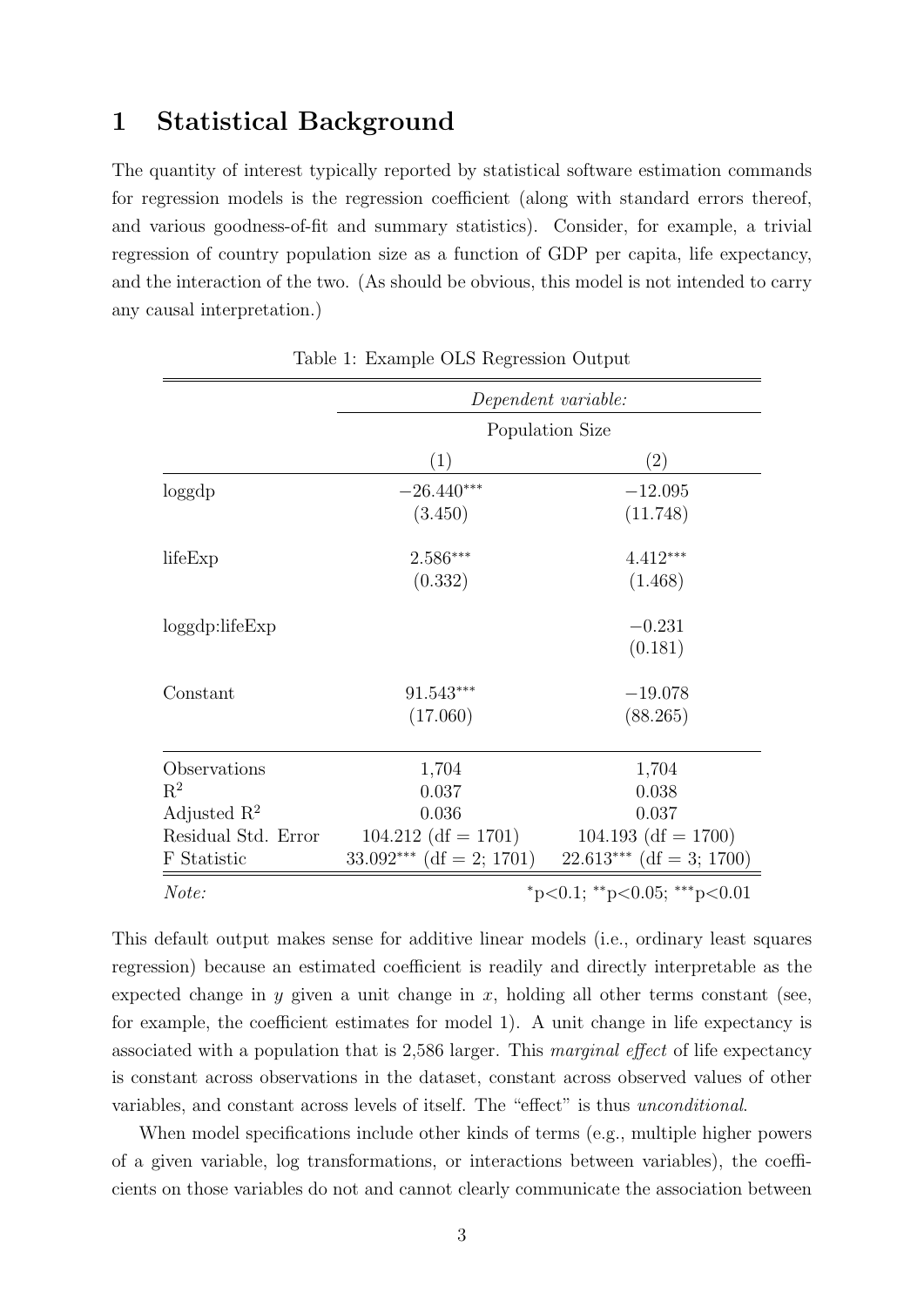**Additive Only (Model 1)**

**Interaction Model (Model 2)**



Figure 1: Expected Population (millions) by GDP/Capita and Life Expectancy

a given righthand-side variable and the outcome because that relationship is parameterized through multiple coefficients. In model 2, for example, the relationship between life expectancy and population is parameterized to account for heterogeneity due to GDP per capita (and vice versa, the relationship between GDP per capita and population is parameterized to be heterogeneous across levels of life expectancy). The estimated coefficient for life expectancy (4.412) only carries the meaning of an unconditional marginal effect when logged GDP per capita (and thus the value of loggdp:lifeExp) is zero, which is never. Looking at a single estimated coefficient and treating it as an unconditional marginal effect leads to numerous problematic interpretations [4].

Visualization of the fitted values from the model makes clear that the two specifications are actually producing fairly similar substantive estimates. Figure 1 shows the fitted response surface from model 1 (left) and model 2 (right). With the exception of the fitted values at the intersection of very low levels of life expectancy and very high levels of GDP per capita (where data are sparse), the two specifications yield nearly identical substantive interpretations. Higher GDP per capita is associated with lower national population, and higher levels of life expectancy are associated with higher national population. The ambiguous substantive meaning of the results in Table 1 is due to the fact that the coefficients are not intepretable as marginal effects.

But what is a marginal effect exactly? And why is it a useful quantity of interest? Figure 2 shows the calculation of the marginal effect of GDP per capita on population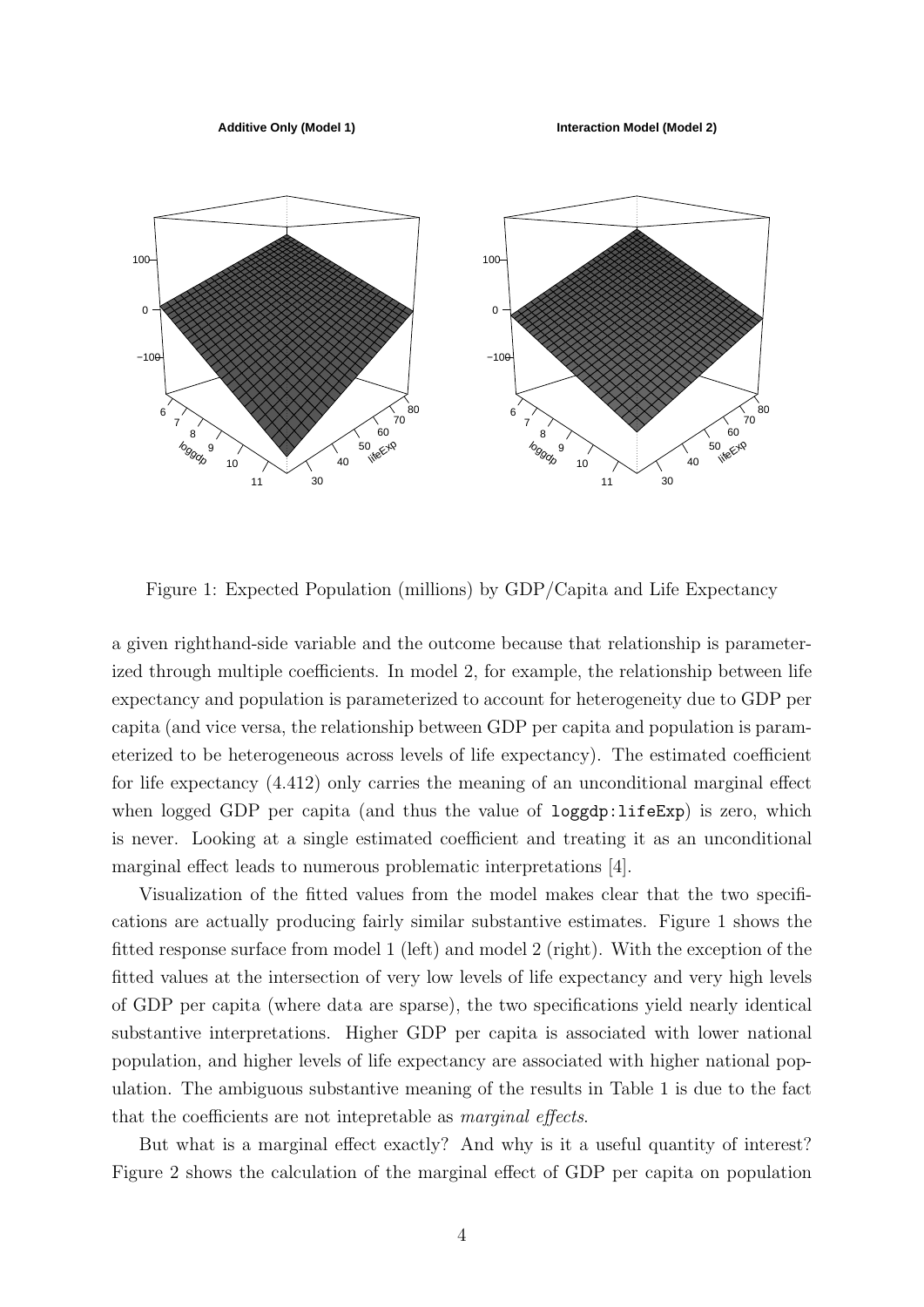

Figure 2: Marginal Effect of GDP per Capita on Population Size, as shown by Expected Value Plot

size, based upon model 1 in Table 1. Because the model is specified without interactions, the slope of the predicted relationship between  $x$  and  $y$  is straight linear, so the marginal effect of x is estimated as the slope of this fitted value line, using the usual  $\frac{\Delta Y}{\Delta X}$  calculation and can be calculated irrespective of the value of life expectancy. The visibly apparent marginal effect of -26.4 is clearly consistent with the coefficient estimate reported in Table 1, model 1.

#### 1.1 Generalized Linear Models

Furthermore, when models involve a non-linear transformation (e.g., generalized linear models such as logit or probit), the coefficients are typically not directly interpretable at all (even when no power terms, interactions, or other complex terms are included). This is because the coefficients express the influence of each separate variable onto the latent, linear scale of the outcome, not the discrete (or probability) scale of the observed outcome [12]. For example, in a logistic regression, the coefficients express the marginal effect of each included variable in terms of the change in log-odds that the outcome equals 1 given a unit change in the independent variable. In order to express the more intuitive change in the predicted probability that the outcome equals 1 requires conditioning on all other included variables (i.e., selecting a set of values for all righthand-side variables) and running that set of values through the link function to convert log-odds to proba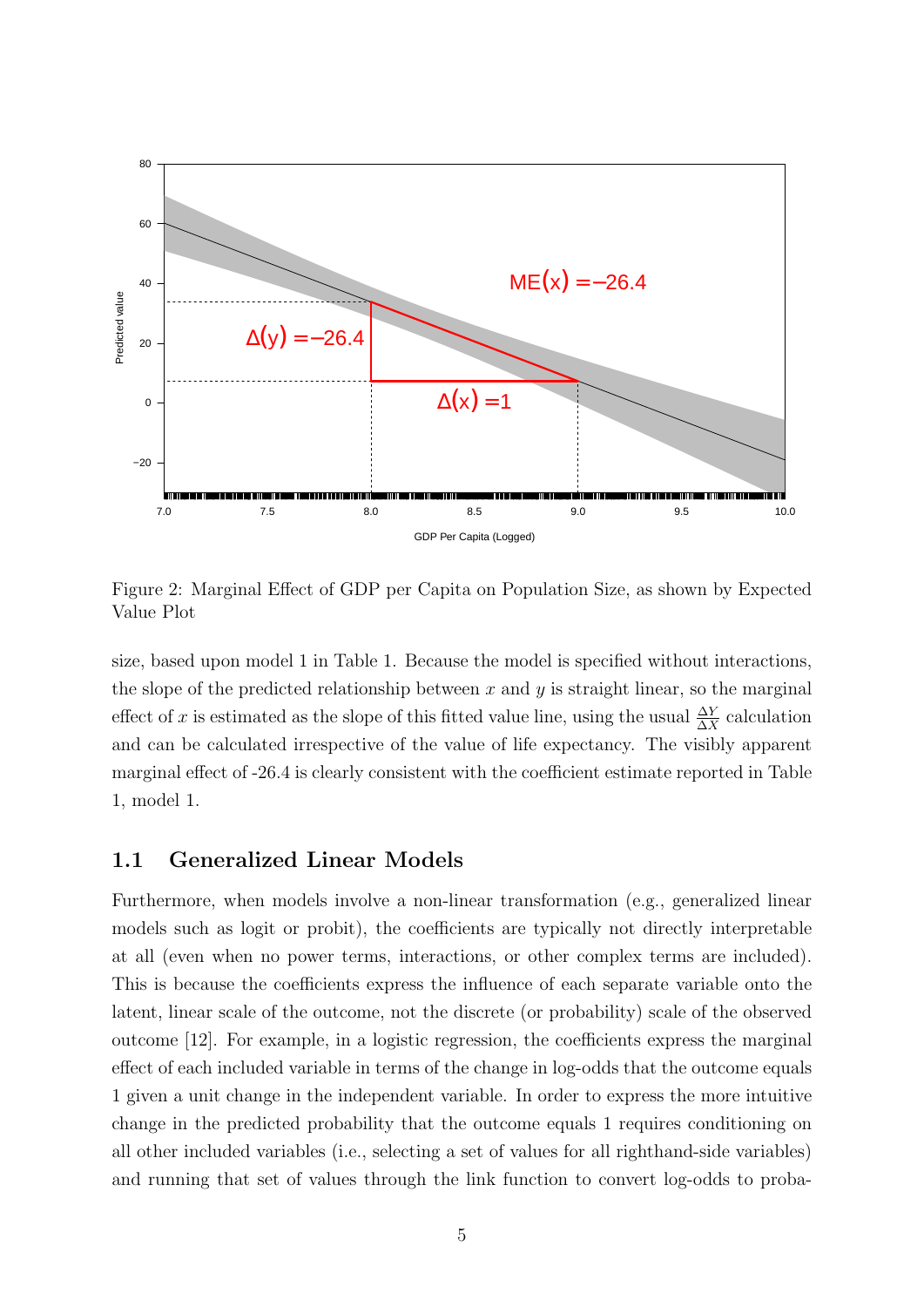bilities, thus making the marginal effect (in probability terms) of one variable a function of all other variables included in the model. As such, for both OLS and GLMs, the coefficients estimated for a regression model can often provide unintuitive insight into the statistical relationships between variables and, worse, can frequently fail to communicate those relationships at all (as in GLMs, where the size of coefficients can be completely uninformative about the size of the "effect" of a given righthand-side variable).

#### 1.2 Quantities of Interest

Several quantities of interest may be derived from any regression model result. The first and most obvious, are the coefficient estimates themselves (as have already been discussed). Others include fitted or predicted values of the outcome generated from the model estimates, first-differences or discrete changes, marginal effects or partial effects.

Among these, fitted (predicted) values communicate the shape and position of the fitted regression surface (or line in a simple bivariate regression) across the possibly multidimensional covariate space. In essence, if we express the regression estimates as a function of X,  $\hat{y} = \hat{f}(X)$ , we can evaluate this function at any levels of the covariates. Predicted values communicate what outcome value would be expected given the patterns observed between covariates and the outcome. We might be interested in at least three different quantities that can be calculated from the regression fit:

- 1. Fitted values at representative, or particular, values of X
- 2. Fitted values at the mean of X
- 3. "Average" fitted values

The first of these is simply the evaluation of the fitted value function  $\tilde{f}(X = x)$ , for some particular value  $x$  or combination of covariate values. This might be used, for example, to describe what population we would expect to see for a country with a particular combination of life expectancy and GDP values. It would simply report to us the value of the population along the surface shown in Figure 1.

The second, fitted values at the mean of  $X$ , is a summary measure that chooses the values of covariates based upon properties of the distribution of X rather than based on some theoretical reason. Unfortunately, such a quantity is not particularly useful to know because the multidimensional mean of  $X$  may not be an observed (or even observable) value.

The third measure, average fitted values, calculates the value  $\hat{y}$  for every case in the data and averages the resulting fitted values. The interpretation of this quantity is as the average (or typical) outcome we would expect to observe were our model an accurate representation of the data-generating process for the outcome.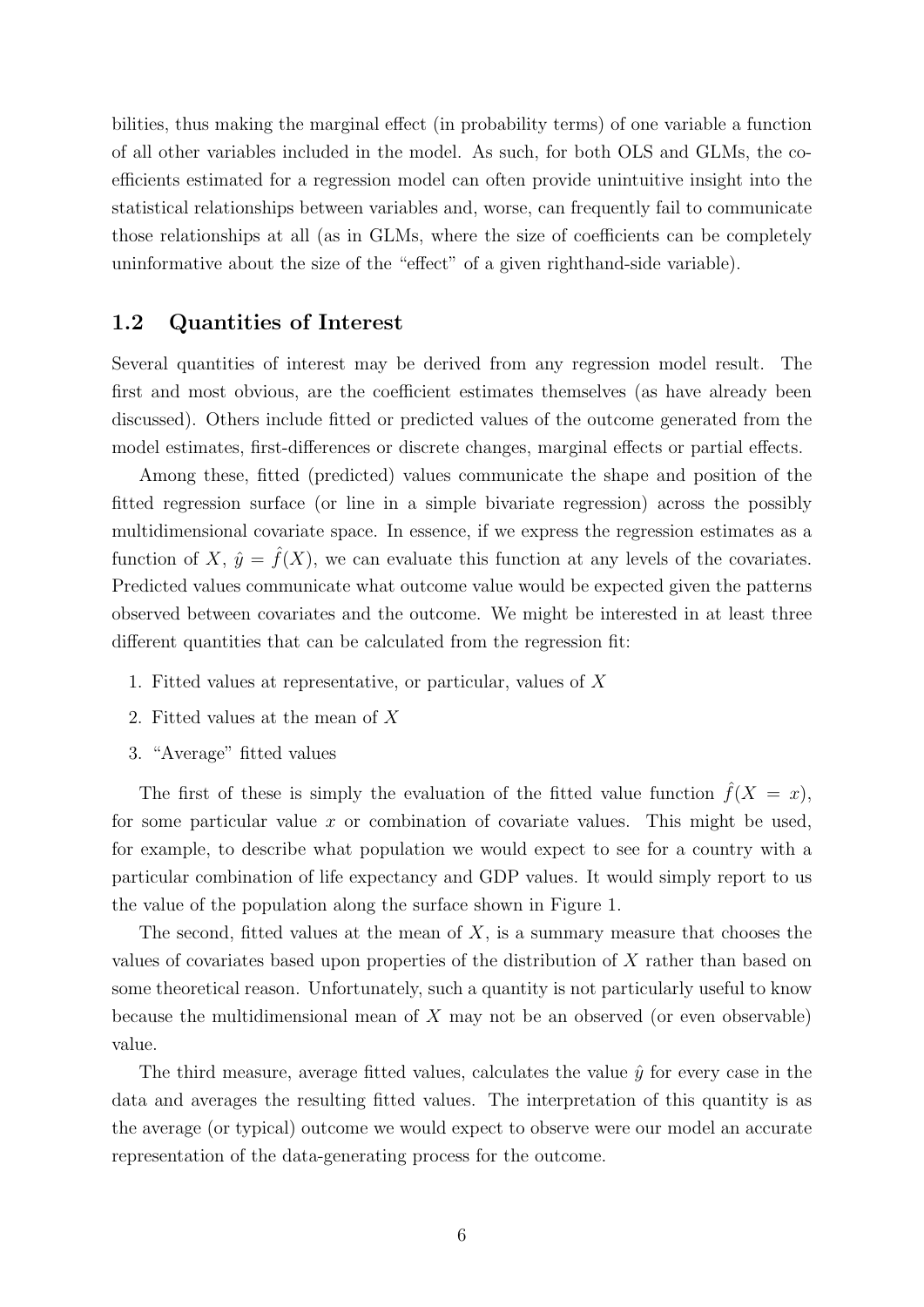From these predicted values, one could generate a second class of quantities of interest: discrete changes or "first differences." As their name implies, this quantity expresses the change in the predicted outcome that occurs with a given change in the value of covariate(s). Common shifts might include the change in a value of a categorical variable (e.g., from "male" to "female") or a theoretical meaningful change in a numeric variable (e.g., from its minimum to maximum values).

Finally, we may be interested in the *marginal effect* of a given variable: that is, the slope of the regression surface with respect to a given covariate. The marginal effect communicates the rate at which y changes at a given point in covariate space, with respect to one covariate dimension and holding all covariate values constant. This quantity is particularly useful because it is intuitive — it is simply a slope — and because it can be calculated from essentially any set of regression estimates.

To calculate marginal effects requires the application of partial derivatives. A marginal effect is, in essence, the slope of multi-dimensional surface with respect to one dimension of that surface.<sup>2</sup> Marginal effects are a particularly useful quantity of interest because, in the case of OLS, they translate the coefficients estimated from any model parameterization back into the quantity that is expressed by coefficients in any unconditional model: namely the marginal contribution of x to the outcome. As with fitted values, we may be interested in one of three different quantities of interest derived from marginal effects:

- Marginal effects at representative values (MERs)
- Marginal effects at means (MEMs)
- Average marginal effects (AMEs)

These quantities are analogous to the three fitted values quantities discussed earlier. MERs calculate the marginal effect of each variable at a particular combination of X values that is theoretically interesting. MEMs calculate the marginal effects of each variable at the means of the covariates. AMEs calculate marginal effects at every observed value of X and average across the resulting effect estimates.

AMEs are particularly useful because — unlike MEMs — produce a single quantity summary that reflects the full distribution of X rather than an arbitrary prediction. Together with MERs, AMEs have the potential to convey a considerable amount of information about the influence of each covariate on the outcome. Because AMEs average across the variability in the fitted outcomes, they can also capture variability better than MEMs. While MERs provide a means to understand and communicate model estimates at theoretically important combinations of covariate values, AMEs provide a natural summary measure that respects both the distribution of the original data and does not rely on summarizing a substantively unobserved or unobservable X value (as in MEMs).

<sup>&</sup>lt;sup>2</sup>In practice, when categorical covariates are used in a model, the "marginal effect" label is applied to quantities calculated as discrete changes.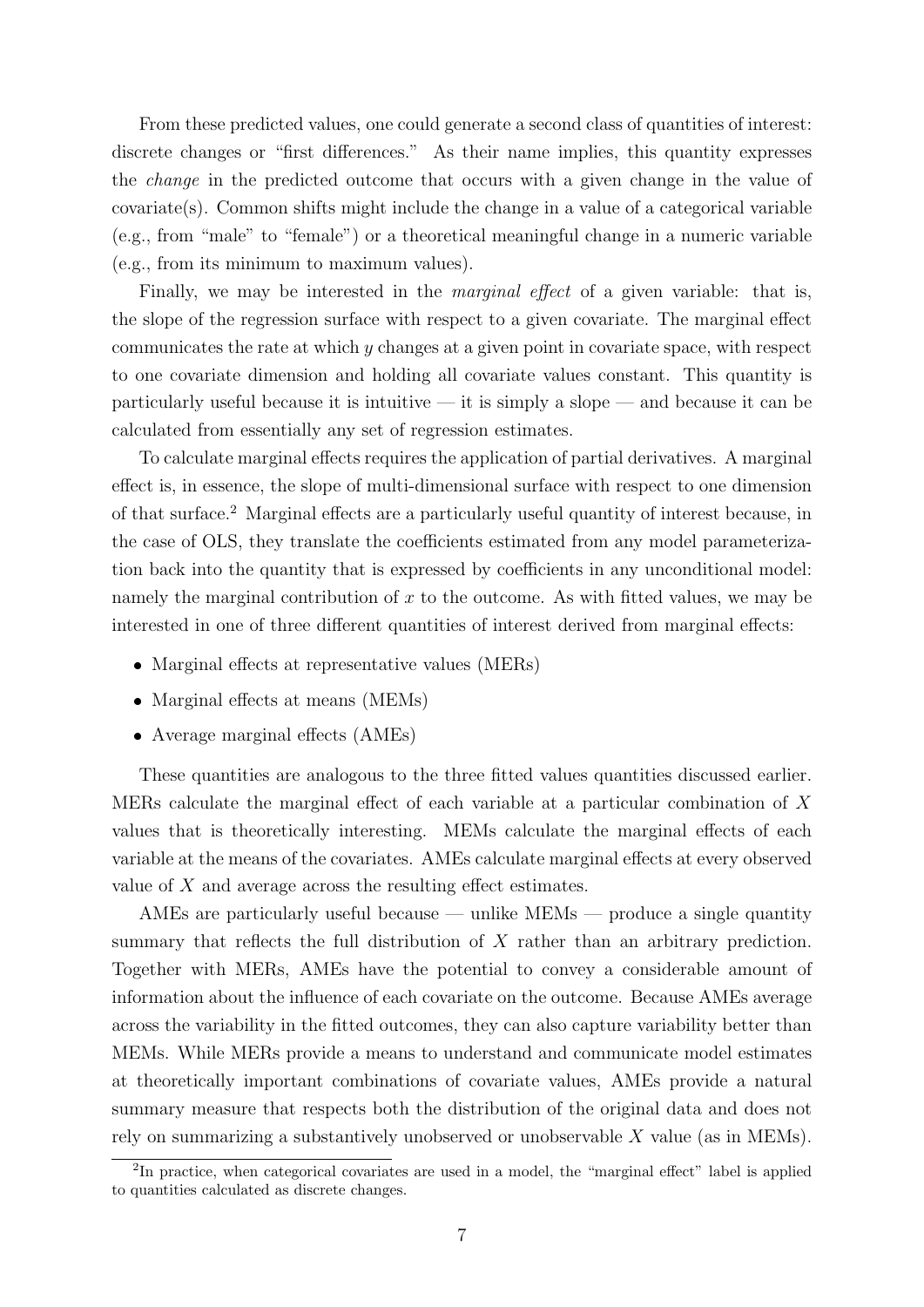#### 1.3 Response to Earlier Critiques

It is worth noting that (author?) [10] make a strong case against marginal effects calculations premised largely on two points: (1) the computational challenge of calculating marginal effects, and (2) the common (at that time) omission of statements of uncertainty in the presentation of derivative-based quantities of interest (see, for example, displays in (author?) 12). While the former is challenging, the next section discusses various computational approaches to derivation including an approximation that is fully general. margins provides a first-of-its-kind implementation of this approach in the R language. This technical innovation makes this concern less problematic than it once was. With respect to the latter critique, the subsequent section then discusses the delta method approach to approximating variances of marginal effects, something (author?) [10] discuss but dismiss. While margins adopts a delta method approach, the simulation method described by these authors is also implemented as an alternative, alongside a third alternative (bootstrapping).

## 2 Computational Details

This section describes the basic computational features of margins, which offers a fully general approach to estimating marginal effects from an arbitrary modelling result. Specifically, it describes the procedures for calculating marginal effects from the information stored in a model object (e.g., an R object of class " $lm$ " or " $glm$ ") and the procedures for estimating the variances of those marginal effects.

#### 2.1 Symbolic Derivatives

If we were to calculate marginal effects by hand, we might rightly choose to rely on manual or "symbolical" differentiate (i.e., using a set of known derivation rules, derive the partial derivative of a regression equation with respect to its constituent variables). The advantage of this approach is that, with the exception of any human error, produces numerically perfect calculations of the marginal effects. Yet this approach is not particularly easy to implement computationally. It may seem straightforward, but even in relatively simple regression specifications, the formulae for marginal effects quickly become complicated.

Consider, for example, the three regression equations shown in the first column of Table 2. The first includes a simple two-way multiplicative interaction term, the second includes a power term, and the third includes a three-way interaction and its constituent two-way interactions. The formula for the marginal effect with respect to each variable in each equation is shown in the third column. While the equations vary in their complexity,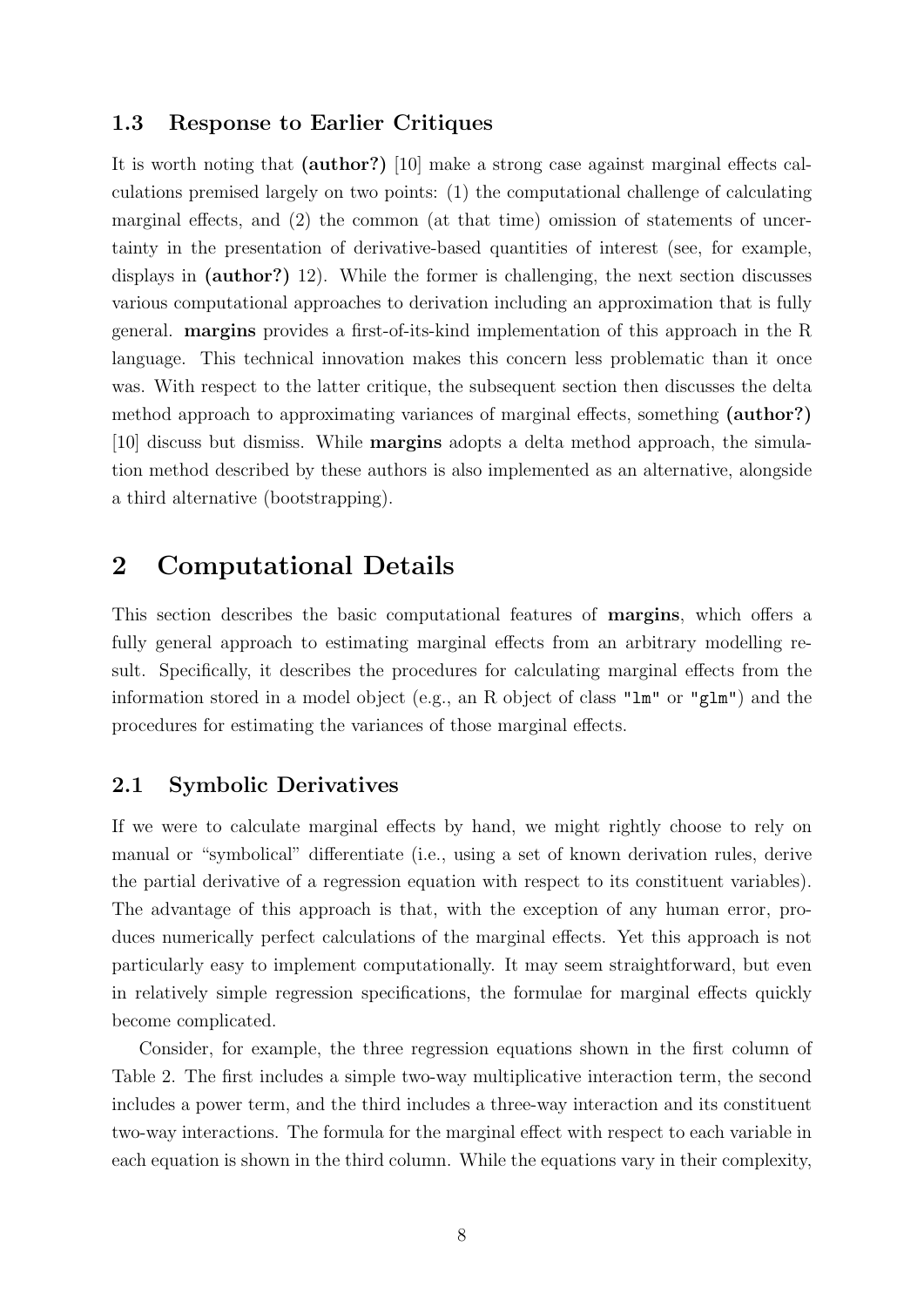|     | Regression Equation                                                                              | ME with<br>respect to | ME Formula                                                                                                                                                                                                                                                                                                                                                                                                                              |
|-----|--------------------------------------------------------------------------------------------------|-----------------------|-----------------------------------------------------------------------------------------------------------------------------------------------------------------------------------------------------------------------------------------------------------------------------------------------------------------------------------------------------------------------------------------------------------------------------------------|
|     | (1) $\hat{Y} = \beta_0 + \beta_1 X_1 +$                                                          | $X_1$                 | $\frac{\partial}{\partial X_1} = \beta_1 + \beta_3 X_2$                                                                                                                                                                                                                                                                                                                                                                                 |
|     | $\beta_2 X_2 + \beta_3 X_1 X_2$                                                                  | $X_2$                 | $\frac{\partial Y}{\partial X_2} = \underbrace{\beta_2 + \beta_3 X_1}_{\text{---}}$                                                                                                                                                                                                                                                                                                                                                     |
|     | (2) $\hat{Y} = \beta_0 + \beta_1 X_1 +$                                                          | $X_1$                 | $\frac{\partial Y}{\partial X_1} = \beta_1 + 2\beta_2 X_1$                                                                                                                                                                                                                                                                                                                                                                              |
|     | $\beta_2 X^2 + \beta_3 X_2$                                                                      | $X_2$                 | $\frac{\partial Y}{\partial X_2} = \beta_3$                                                                                                                                                                                                                                                                                                                                                                                             |
| (3) | $\hat{Y} = \beta_0 + \beta_1 X_1 + \beta_2 X_2 +$                                                | $X_1$                 | $\frac{\partial Y}{\partial X_1} = \beta_1 + \beta_4 X_2 +$                                                                                                                                                                                                                                                                                                                                                                             |
|     | $\beta_3 X_3 + \beta_4 X_1 X_2 +$<br>$\beta_5 X_2 X_3 + \beta_6 X_1 X_3 +$<br>$\beta_7X_1X_2X_3$ | $X_2$                 | $\frac{\beta_6 X_3 + \beta_7 X_2 X_3}{\partial Y_2 = \beta_2 + \beta_4 X_1 +}$<br>$\frac{\beta _{5}X_{3}+\beta _{7}X_{1}X_{3}}% \frac{\beta _{3}X_{3}+2\beta _{4}X_{2}X_{3}}{\beta _{3}+2\beta _{4}+2\beta _{5}+2\beta _{6}+2\beta _{7}+2\beta _{8}+2\beta _{8}+2\beta _{8}+2\beta _{8}+2\beta _{8}+2\beta _{8}+2\beta _{8}+2\beta _{8}+2\beta _{8}+2\beta _{8}+2\beta _{8}+2\beta _{8}+2\beta _{8}+2\beta _{8}+2\beta _{8}+2\beta _{8$ |
|     |                                                                                                  | $X_3$                 | $\overline{\frac{\partial Y}{\partial X_3}}=\beta_3+\beta_5X_2+$<br>$\beta_6 X_1 + \beta_7 X_1 X_2$                                                                                                                                                                                                                                                                                                                                     |

Table 2: Marginal Effect Formulae for a Few Simple Regression Equations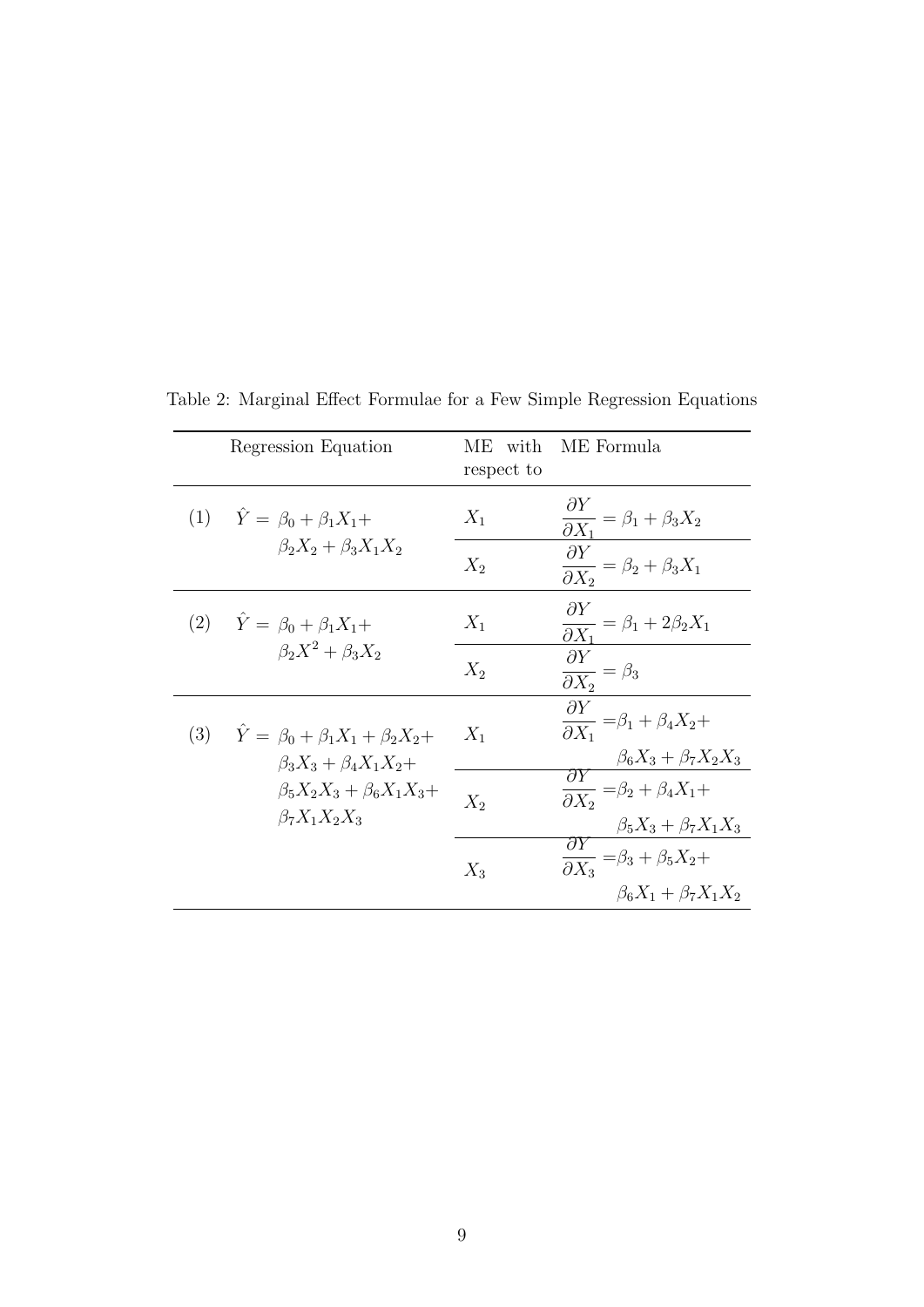the key intuition to draw is that calculating a marginal effect from an equation of any complexity requires three steps:

- 1. Identify which coefficients are attached to terms that include the variable of interest,  $\overline{x}$
- 2. Using a set of derivative rules, specify the partial derivative of the equation with respect to x
- 3. Implement the partial derivative equation computationally

As should be clear from the formulae in the third column, the first step is fairly easy (though potentially error-prone), the second requires only knowledge of fairly basic derivation, and the third requires simply expressing an additive formula as code. For example, the three marginal effects for Equation (3) in Table 2 are simply:

```
library("stats")
```

```
m \leftarrow \text{lm}(y \text{ x1} * x2 * x3)cf \leq coef(m)[-1] # drop beta_0
me_x1 <- cf[1] + cf[4]*x2 + cf[6]*x3 + cf[7]*x2*x3
me_x2 <- cf[2] + cf[4]*x1 + cf[5]*x3 + cf[7]*x1*x3
me_x3 <- cf[3] + cf[5]*x2 + cf[6]*x1 + cf[7]*x1*x2
```
The code necessary to perform these calculations is simple, but it is sensitive to human error. And if the model is modified, the positions of coefficients may change, breaking code. Furthermore, the second analytic step (defining the partial derivatives according to a set of derivation rules) is actually extremely complicated, at least in order to handle any general class of model formulae. The challenges are quickly apparent in the complexity of the code for deltaMethod() from the car package [8], which attempts to implement symbolic derivation for model formulae. In computational terms, this is especially true when considering the fairly limited information contained in the formula expression used to specify the model  $(y \tilde{x}1 \cdot x2 \cdot x3)$ .

If we were able to fully expand that notation and introduce placeholders for coefficients, then R's symbolic derivative function  $(\text{deriv}))$  could return accurate specifications of the three marginal effects as *expressions* shown in the .grad[, "x1"], .grad[, "x1"], etc.:

```
deriv(v \sim b1*x1 + b2*x2 + b3*x3 + b4*x1*x2 +
          b5*x2*x3 + b6*x1*x3 + b7*x1*x2*x3,
      c("x1", "x2", "x3"))## expression({
## .expr6 <- b4 * x1
```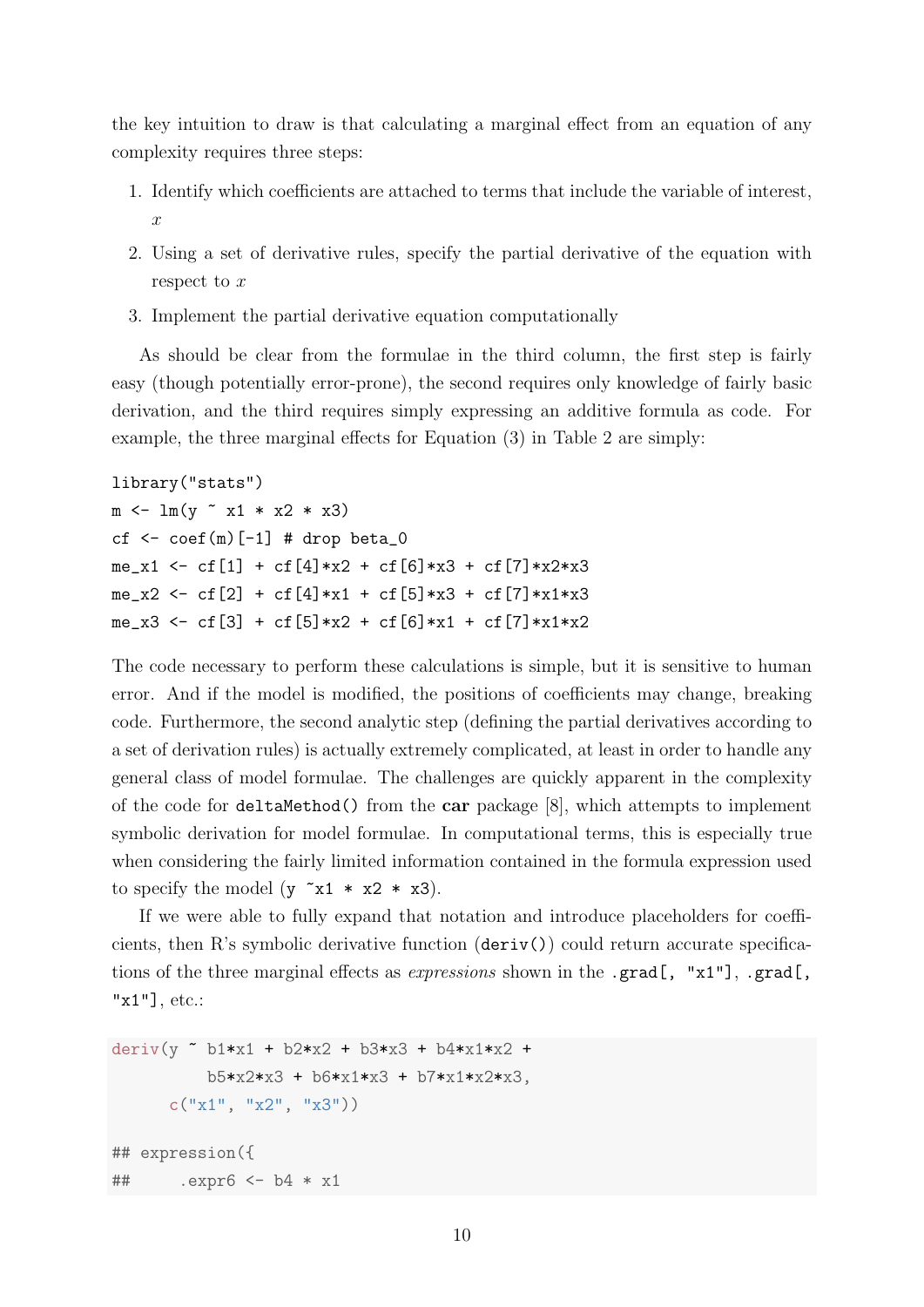```
## .expr9 <- b5 * x2
## .expr12 <- b6 * x1
## .expr15 <- b7 * x1
## .expr16 <- .expr15 * x2
## .value <- b1 * x1 + b2 * x2 + b3 * x3 + .expr6 * x2 + .expr9 *
## x3 + .expr12 * x3 + .expr16 * x3
## .grad <- array(0, c(length(.value), 3L), list(NULL, c("x1",
\# \frac{1}{x^2}, \frac{1}{x^3}))
## .grad[, "x1"] <- b1 + b4 * x2 + b6 * x3 + b7 * x2 * x3
## .grad[, "x2"] <- b2 + .expr6 + b5 * x3 + .expr15 * x3
## .grad[, "x3"] <- b3 + .expr9 + .expr12 + .expr16
## attr(.value, "gradient") <- .grad
## .value
## })
```
But, this is prone to the same limitations as the manual calculation of marginal effects, shown above, wherein human error and iterative changes to the model easily produce incorrectly results.

A further challenge arises due to the terse syntax needed to express a complex model in R's modelling language — the "formula" class, derived from GENSTAT [18]. It is quite easy to express a model for which the mapping of righthand-side variables to coefficients is completely intransparent, such as y 0 -  $(x1 + x2)$  \*  $(x3 + x4)$ . Additional sources of useful generality in the language, such as the expression of "factors" (categorical variables via factor()) and on-the-fly variable transformations through I() statements, impede symbolic derivation. These useful features mean it is possible to express a model in formula markup for which no symbolic derivative rule is available, such as Equation (2) in Table 2:

```
deriv(y \sim b1*x1 + b2*I(x1\sim2) + b3*x2, c("x1", "x2"))
Error in deriv.formula(y \sim b1 * x1 + b2 * I(x1^2) + b3 * x2, c("x1", "x2")) :
  Function 'I' is not in the derivatives table
```
and for which any reasonable workaround would produce an inaccurate set of symbolically arrived at partial derivatives.<sup>3</sup> For example, we could define a new variable x1squared equal to  $x_1^2$ , but the symbolic differentiation rules are blind to the underlying relationship between  $x_1$  and the new variable:

<sup>&</sup>lt;sup>3</sup>The result of deriv(y  $b1*x1 + b2*x1^2 + b3*x2$ , c("x1", "x2")) is correct, but would require recognizing when I() is and is not meaningful in a formula and modifying it accordingly.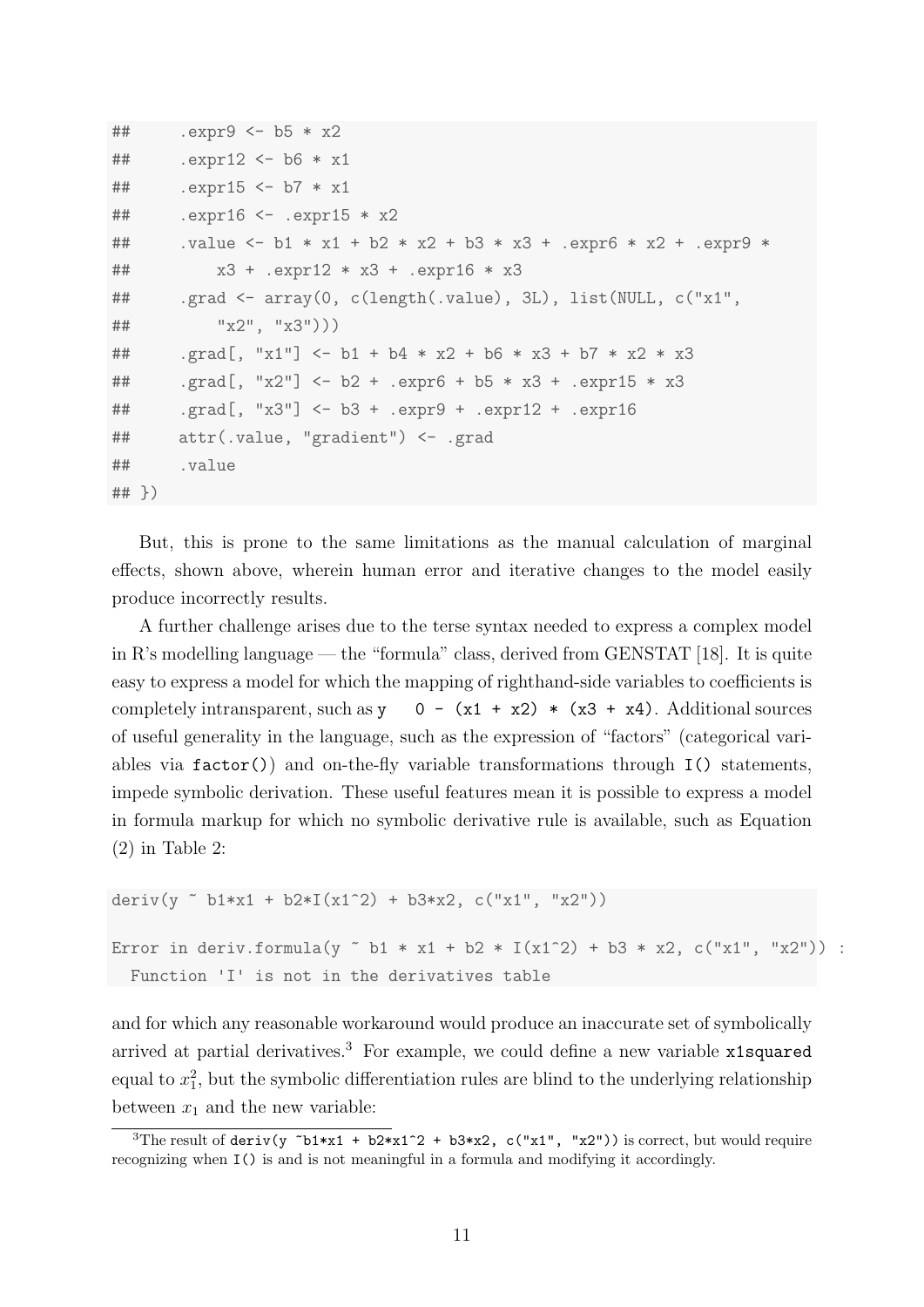```
deriv(y \sim b1*x1 + b2*x1squared + b3*x2, c("x1", "x2"))
## expression({
## .value <- b1 * x1 + b2 * x1squared + b3 * x2## .grad <- array(0, c(length(.value), 2L), list(NULL, c("x1",
## "x2")))
## .grad[, "x1"] <- b1
## .grad[, "x2"] <- b3
## attr(.value, "gradient") <- .grad
## .value
## })
```
The marginal effect arrived at symbolically ignores that the effect of  $x_1$  depends on the value of itself because of the additional squared term. By breaking the relationship between  $x_1$  and its squared term,  $x_1^2$ , the derivative rules lead us to a plainly inaccurate result (that the marginal effect of  $x_1$  is simply  $\beta_1$ ).

#### 2.2 Numerical Derivatives

What then can be done? A standard answer — and the answer chosen by Stata's margins command  $|15|$  — is to rely on numerical derivatives (i.e., numeric approximations of the partial derivatives). The R margins package follows this approach.

What is a numerical approximation? Rather than defining a partial derivative as an exact formula using symbolic derivation rules, a numerical derivative approximates the slope of the response function from a model by taking small steps,  $h$  in  $x$ , calculating the  $\hat{y}$  at each point, and then applying a simple difference method to define the slope at point x:

$$
f'(x) = \lim_{h \to 0} \frac{f(x+h) - f(x)}{h}
$$
 (1)

While seemingly crude, as  $h \lim_{h \to 0} 0$ , the result converges on the true partial derivative and every value of x and requires no knowledge of formula for the partial derivative(s). To provide some intuition, Figure 3 displays a few numerical derivatives of  $f(x) = x^2$  at the point  $x = 1$  for various large values of h  $(2.0, 1.0, 0.5, 0.25)$ . As should be clear, as h decreases, the approximations approach the true slope of the derivative,  $f'(x) = 2 * x$ , which is 2. Inferring the partial derivative across the full domain of  $x$  requires repeating this approximation process at every substantively meaningful value of  $x$ .

At large values of h and even fairly small ones, this "one-sided" derivative can be quite inaccurate. A "two-sided" or "symmetric difference" approach uses points above and below x: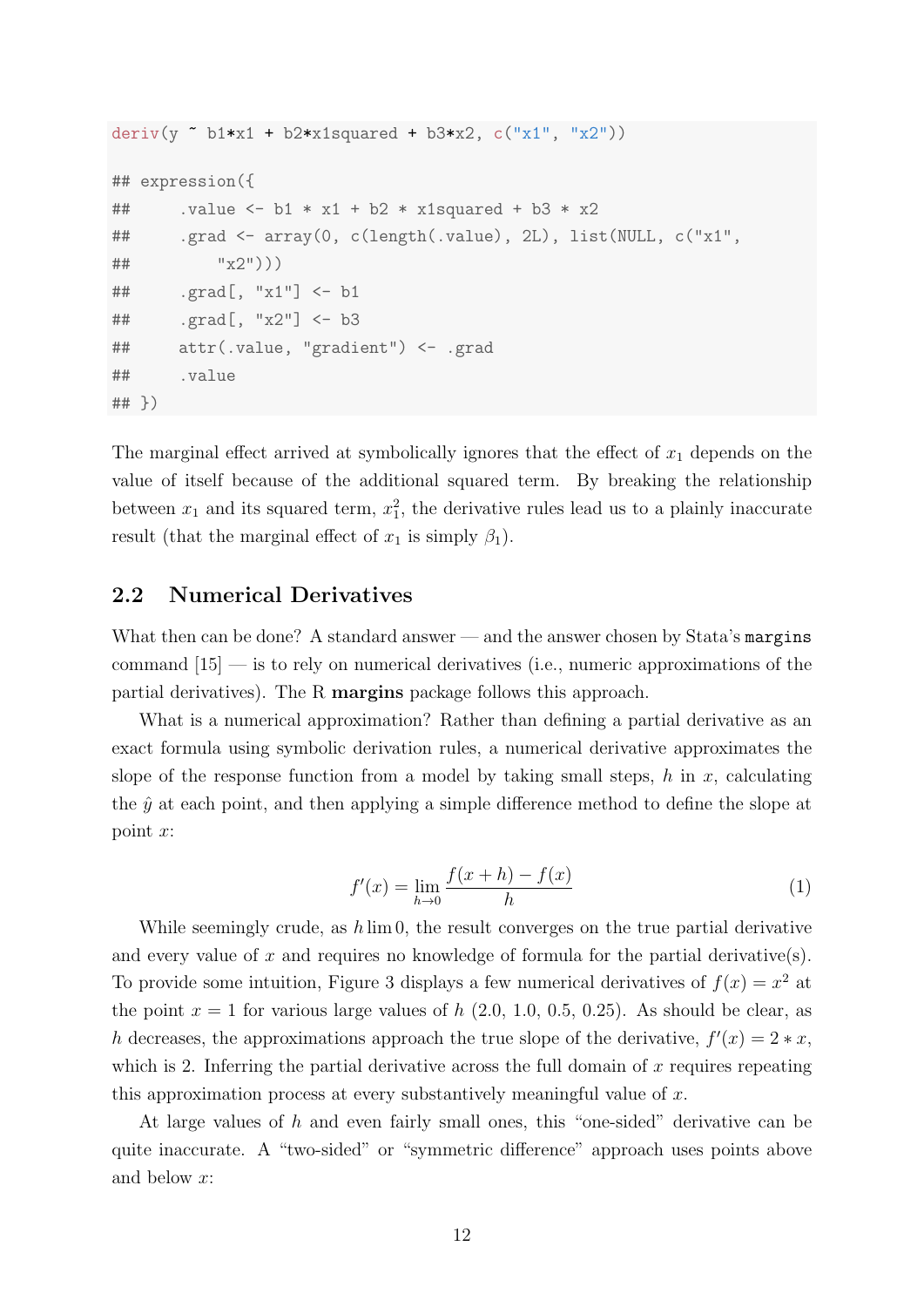

Figure 3: Approximation of Derivative via One-Sided Numerical Approach

$$
f'(x) = \lim_{h \to 0} \frac{f(x+h) - f(x-h)}{2h}
$$
 (2)

This approach, which is shown in Figure 4, will tend to be more accurate. As it so happens, for the function  $f(x) = x^2$ , this approach calculates  $f'(x)$  accurately even for very large values of h.

Computationally, this two-sided numerical approximation is achieved via  $R$ 's predict() method, which provides (for a given model result) the fitted value  $\hat{Y}$  for every observation in a data frame.<sup>4</sup> In essence, predict() represents the equation  $\hat{Y} = f(X)$  as the function of a model object (containing coefficient estimates) and a data frame (defaulting the original data used in estimation, such that fitted(model) and predict(model) are equivalent). This means that **margins** can produce marginal effects estimates for any model object class that offers a predict() method.

At a low level, **margins** provides a function,  $dydx()$ , which implements the numerical derivative procedure. Taking a model object, model, and data frame, data, as input, the function calculates a value of  $h$  that accounts for floating point errors (the internal function setstep(),<sup>5</sup> shown below), generates two data frames d0 (representing  $f(x$ h)) and d1 (representing  $f(x+h)$ ), calls predict() on d0 and d1, and calculates the

<sup>&</sup>lt;sup>4</sup>margins provides a type-consistent wrapper for this, called prediction() that always returns a data frame (rather than a vector or list of fitted values).

<sup>&</sup>lt;sup>5</sup>A relatively large value of h is used by default:  $sqrt(1x10^-7)$ . Alternative values can be specified manually.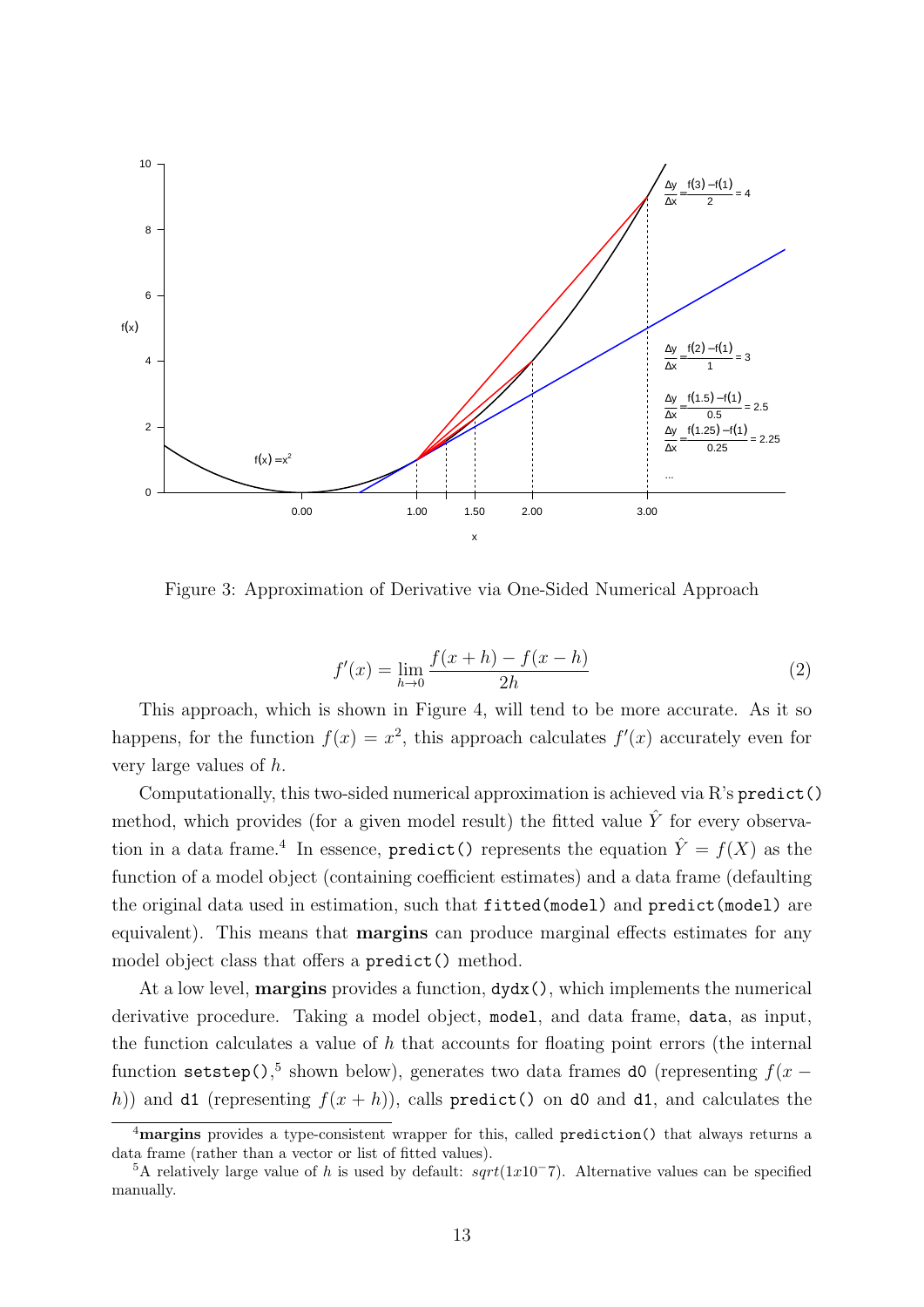

Figure 4: Approximation of Derivative via Two-Sided Numerical Approach

numerical derivative from the resulting fitted  $\hat{Y}$  values according to a two-sided numerical approximation:

```
d0 \le -d1 \le - data
...
d0[[variable]] <- d0[[variable]] - setstep(d0[[variable]])
d1[[variable]] <- d1[[variable]] + setstep(d1[[variable]])
...
P0 \leq prediction(model = model, data = d0, type = type)[["fitted"]]
P1 <- prediction(model = model, data = d1, type = type)[["fitted"]]
...
out <- (P1 - P0) / (d1[[variable]] - d0[[variable]])
```
The result is a vector of marginal effects estimates — the marginal effect at every observed combination of  $X$  in the data. This low-level function is wrapped within a function margins(), which is an S3 generic with methods for various common modelling procedures. margins() calculations marginal effects of *all* variables used in a model, along with their variances, and accommodates the estimation of those effects across arbitrary values of X variables (emulating Stata's margins,  $at()$  notation). Calling  $dydx()$  or marginal effects() provides a means to calculate marginal effects without specifying new data or calculating variances, which can be time-consuming. The output of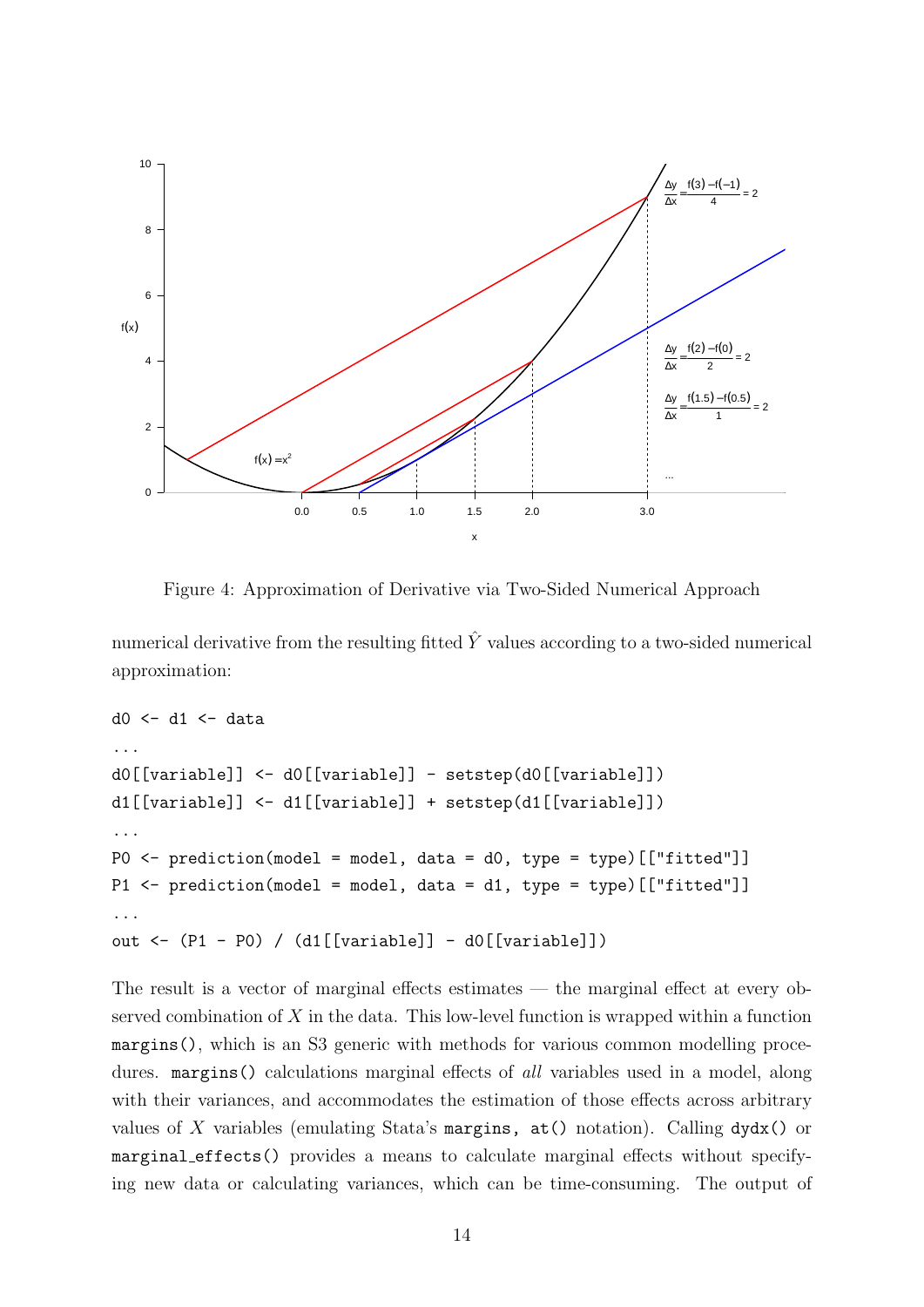margins() is a "data.frame" with an additional "margins" class, that contains the original input data, the fitted values from the model, and the marginal effects estimates for each observation:

```
str(max2 \leftarrow margins(m2))## Classes 'margins' and 'data.frame': 1704 obs. of 15 variables:
## $ country : Factor w/ 142 levels "Afghanistan",..: 1 1 1 1 1 1 1 1 1 1 1 ..
## $ continent : Factor w/ 5 levels "Africa", "Americas",..: 3 3 3 3 3 3 3 3 3
## $ year : int 1952 1957 1962 1967 1972 1977 1982 1987 1992 1997 ...
## $ lifeExp : num 28.8 30.3 32 34 36.1 ...
## $ pop : num 8.43 9.24 10.27 11.54 13.08 ...
## $ gdpPercap : num 779 821 853 836 740 ...
## $ loggdp : num 6.66 6.71 6.75 6.73 6.61 ...
## $ fitted : num -16.83 -13.41 -9.4 -3.23 5.18 ...
## $ se.fitted : num 8.93 8.27 7.63 6.99 6.58 ...
## $ dydx_loggdp : 'marginaleffect' num -18.7 -19.1 -19.5 -20 -20.4 ...
## $ dydx_lifeExp : 'marginaleffect' num 2.87 2.86 2.85 2.86 2.89 ...
## $ Var_dydx_loggdp : num 12.1 12.1 12.1 12.1 12.1 ...
## $ Var_dydx_lifeExp: num 0.112 0.112 0.112 0.112 0.112 ...
## $ _weights : num NA NA NA NA NA NA NA NA NA NA ...
## $ _at_number : int 1 1 1 1 1 1 1 1 1 1 ...
## - attr(*, "vcov")= num [1:2, 1:2] 12.126 -0.945 -0.945 0.112
## ..- attr(*, "dimnames")=List of 2
## .. ..$ : chr [1:2] "dydx_loggdp.1" "dydx_lifeExp.1"
## .. ..$ : chr [1:2] "dydx_loggdp.1" "dydx_lifeExp.1"
## - attr(*, "jacobian")= num [1:2, 1:4] 0.00 -3.55e-08 1.00 0.00 0.00 ...
## ..- attr(*, "dimnames")=List of 2
## .. ..$ : chr [1:2] "dydx_loggdp.1" "dydx_lifeExp.1"
## ....$ : chr [1:4] "(Intercept)" "loggdp" "lifeExp" "loggdp:lifeExp"
## - attr(*, "type")= chr "response"
## - attr(*, "call")= language lm(formula = pop ~ loggdp * lifeExp, data = gapminder
## - attr(*, "model_class")= chr "lm"
## - attr(*, "vce")= chr "delta"
## - attr(*, "weighted")= logi FALSE
```
Attributes contain some additional information about the procedure. By default the AMEs are printed and a summary() method provides a more complete output that is useful for interactive sessions: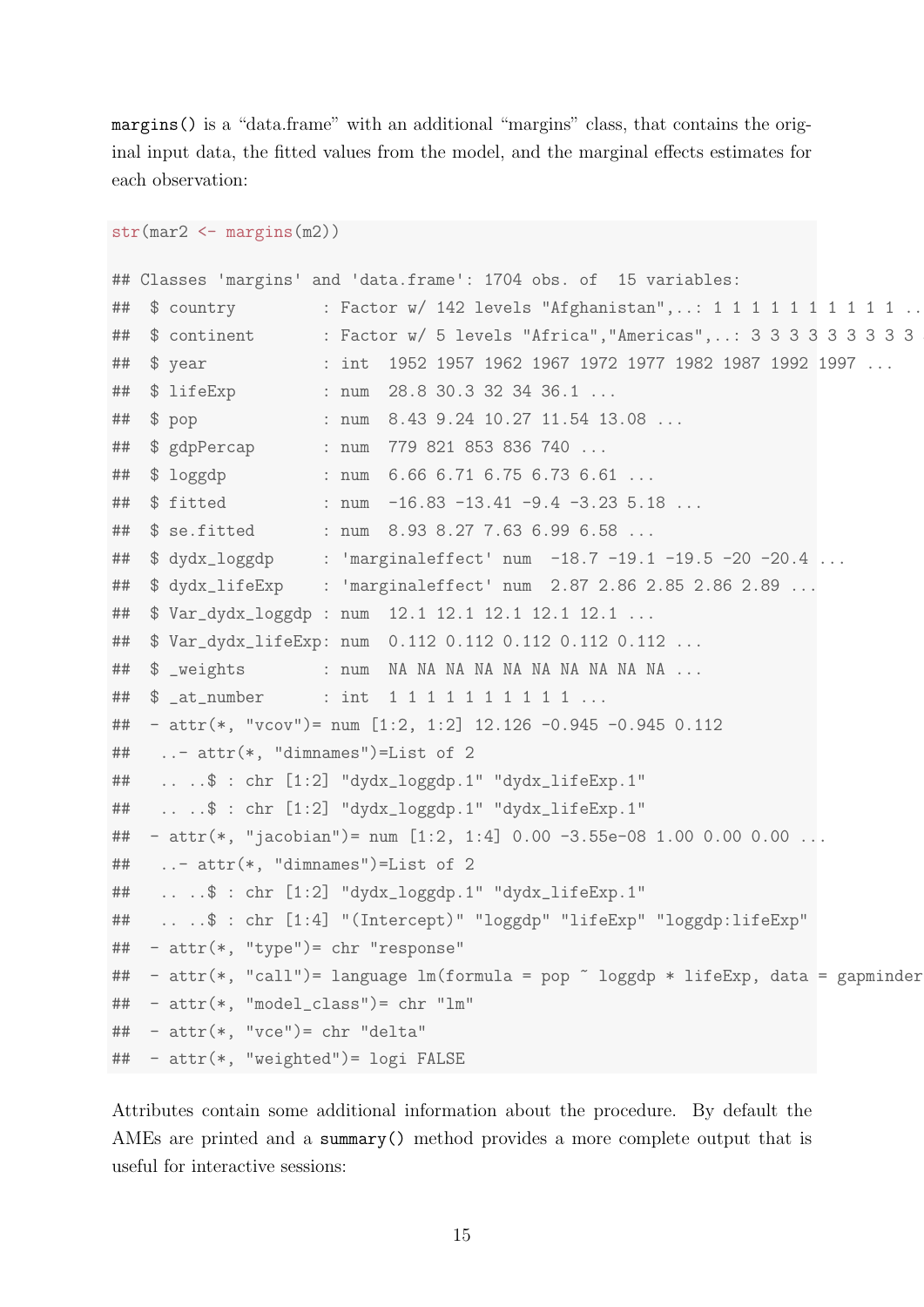mar2

```
## Average marginal effects
## lm(formula = pop ~ loggdp * lifeExp, data = gapminder)
## loggdp lifeExp
## -25.83 2.528
summary(mar2)
## factor AME SE z p lower upper
## lifeExp 2.5280 0.3345 7.5570 0.0000 1.8723 3.1836
## loggdp -25.8320 3.4823 -7.4181 0.0000 -32.6572 -19.0068
```
For users of Stata's margins command, this output should look very familiar.

A few final points about the computational details of margins are worth noting. First, much numerical differentiation in R is conducted using the numDeriv package. This approach is not used here because numDeriv is not vectorized and is thus quite slow. The issue arises because **numDeriv** calculates  $f(x-h)$  and  $f(x+h)$  via for-loop, iterating over observations in a data set. margins provides a significant performance enhancement by using the vectorized procedures shown above.

Second, **margins** detects the *class* of variables entered into a regression, distinguishing numeric variables from factor, ordered, and logical. For the non-numeric classes, discrete differences rather than partial derivatives are reported as the partial derivative of a discrete variable is undefined. For factors (and "ordered") variables, changes are expressed moving from the base category to a particular category (e.g., from male to female, high school to university education, etc.). For logical variables, discrete changes are expressed moving from FALSE to TRUE. The treatment of ordered variables (in essence treating them as factors) differs from R's default behavior.

Third, the type argument accommodates different quantities of interest in non-linear models, such as generalized linear models. For a logistic regression model, for example, we may want to interpret marginal effects (sometimes "partial effects") on the scale of the observed outcome, so that we can understand the marginal effects as changes in the predicted probability of the outcome. By default, margins sets type = "response". This can, however, be modified. For GLMs, this could be set to type = "link" in order to calculate true marginal effects on the scale of the linear predictor.

And, finally, instead of the default instantaneous marginal effects, discrete changes can be requested for numeric  $X$  variables, by specifying the change argument to the workhorse  $dydx$  () function, which allows for expression of changes from observed minimum to maximum, the interquartile range, mean  $+/-$  a standard deviation, or any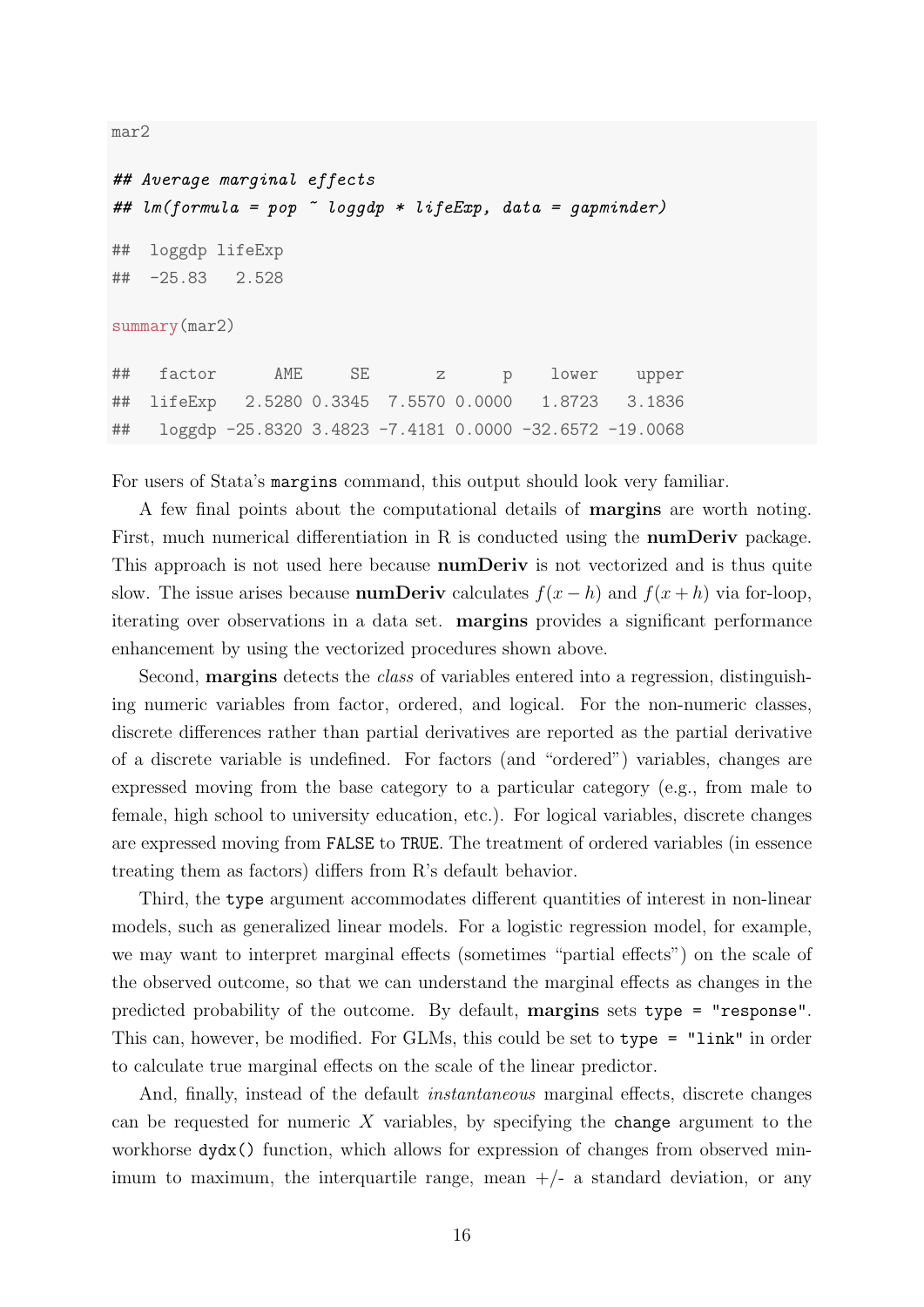arbitrary step.

#### 2.3 Variance Approximation with the Delta Method

Calculating the variances of marginal effects is  $-$  like the calculation of marginal effects themselves — possible if one can easily express and compute a marginal effect symbolically. But just as a general solution to the problem of marginal effect calculation quickly necessitated a numerical approximation, so too does the calculation of variances in that framework.

The first step is to acknowledge that the marginal effects are nested functions of  $X$ . Consider, for example, Equation 1 in Table 2, which provides two marginal effects:<sup>6</sup>

$$
ME(X_1) = \frac{\partial Y}{\partial X_1} = f'_1(X) = g_1(f(X))
$$
\n(3)

$$
ME(X_2) = \frac{\partial Y}{\partial X_2} = f_2'(X) = g_2(f(X))
$$
\n<sup>(4)</sup>

To calculate the variances of these marginal effects, margins relies on the delta method to provide an approximation (following the lead of Stata). The delta method provides that the variance-covariance matrix of the marginal effect of each variable on  $Y$  is given by:

$$
Var(ME) = J \times Var(\beta) \times J'
$$
\n(5)

where  $Var(\beta)$  is the variance-covariance matrix of the regression coefficients, estimated by  $Var(\hat{\beta})$  and the Jacobian matrix, J, is an M-x-K matrix in which each row corresponds to a marginal effect and each column corresponds to a coefficient:

$$
\mathbf{J} = \begin{bmatrix} \frac{\partial g_1}{\partial \beta_0} & \frac{\partial g_1}{\partial \beta_1} & \frac{\partial g_1}{\partial \beta_2} & \cdots & \frac{\partial g_1}{\partial \beta_K} \\ \frac{\partial g_2}{\partial \beta_0} & \frac{\partial g_2}{\partial \beta_1} & \frac{\partial g_2}{\partial \beta_2} & \cdots & \frac{\partial g_2}{\partial \beta_K} \\ \cdots & & & & & \\ \frac{\partial g_M}{\partial \beta_0} & \frac{\partial g_M}{\partial \beta_1} & \frac{\partial g_M}{\partial \beta_2} & \cdots & \frac{\partial g_M}{\partial \beta_K} \end{bmatrix}
$$

Intuition surrounding the Jacobian can be challenging because the entries are partial derivatives of the marginal effects with respect to the  $\beta$ 's, not the X's. Thus it involves the somewhat unintuitive exercise of treating the coefficients  $(\beta's)$  as variables and the original data variables  $(X<sup>s</sup>)$  as constants. Continuing the running example, the Jacobian for the two marginal effects of Equation  $(1)$  in Table 2 would be a 2-x-4 matrix, where

 ${}^{6}$ It would, of course, be possible to specify marginal effects with respect to other X variables but because they are not included in the regression equation, the marginal effects of all other variables are, by definition, zero.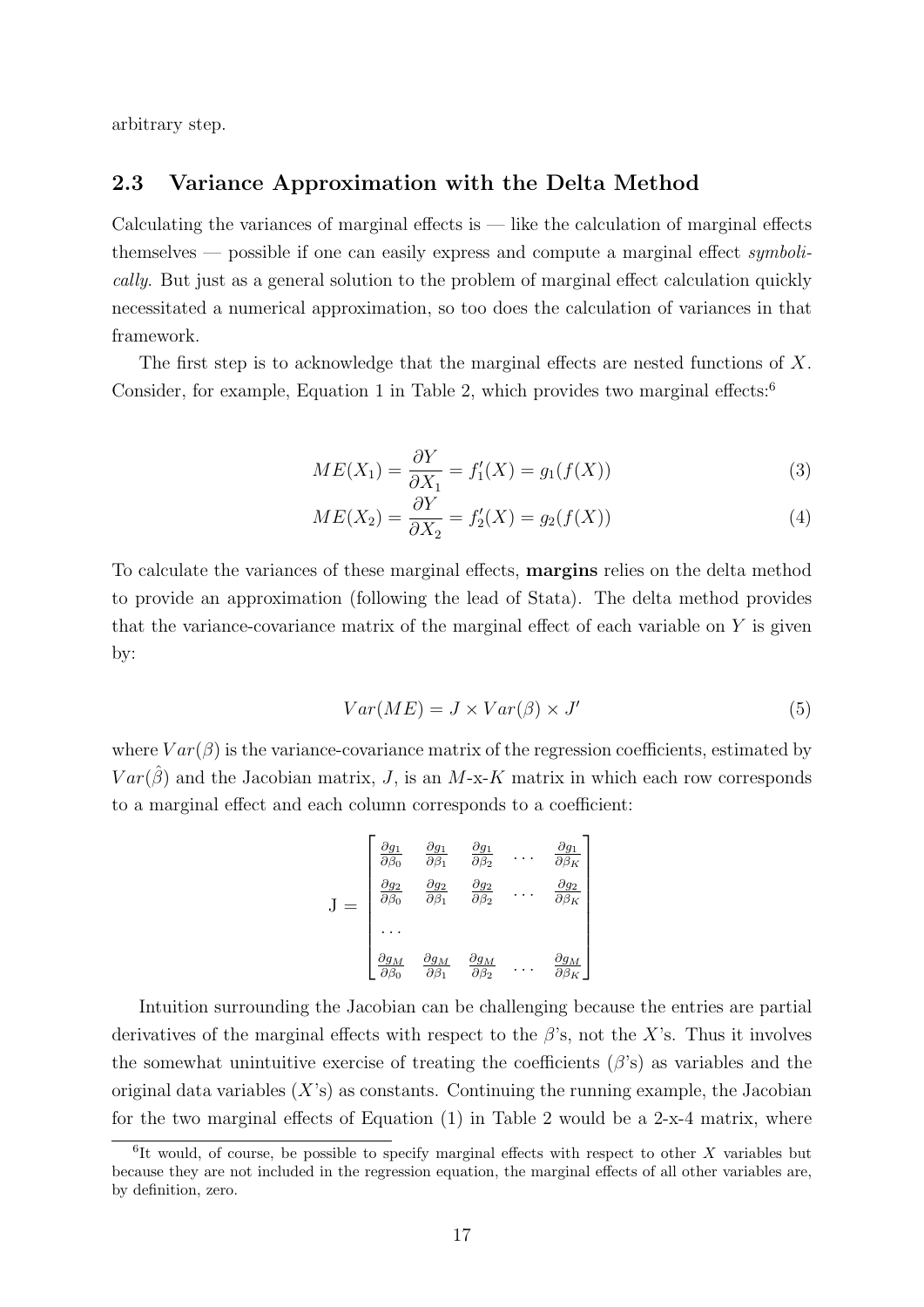the first column (expressing the partial derivative of each marginal effect with respect to the intercept) is always zero:

$$
J = \begin{bmatrix} 0 & 1 & 0 & X_2 \\ 0 & 0 & 1 & X_1 \end{bmatrix}
$$

such that  $Var(ME)$  is:

$$
\begin{bmatrix} 0 & 1 & 0 & X_2 \ 0 & 0 & 1 & X_1 \end{bmatrix} \times \begin{bmatrix} Var(\beta_0) & Cov(\beta_0, \beta_1) & Cov(\beta_0, \beta_2) & Cov(\beta_0, \beta_3) \\ Cov(\beta_0, \beta_1) & Var(\beta_1) & Cov(\beta_1, \beta_2) & Cov(\beta_1, \beta_3) \\ Cov(\beta_0, \beta_2) & Cov(\beta_1, \beta_2) & Var(\beta_2) & Cov(\beta_2, \beta_3) \\ Cov(\beta_0, \beta_3) & Cov(\beta_1, \beta_3) & Cov(\beta_2, \beta_3) & Var(\beta_1) \end{bmatrix} \times \begin{bmatrix} 0 & 0 \\ 1 & 0 \\ 0 & 1 \\ X_2 & X_1 \end{bmatrix}
$$

Multiplying this through, we arrive at a 2-x-2 variance-covariance matrix for the marginal effects:

$$
\begin{bmatrix} Var(ME(X_1)) & Cov(ME(X_1), ME(X_2)) \\ Cov(ME(X_1), ME(X_2)) & Var(ME(X_2)) \end{bmatrix}
$$

where

$$
Var(ME(X_1)) = Var(\beta_1) + 2X_2Cov(\beta_1, \beta_3) + X_2^2Var(\beta_1))
$$

$$
Var(ME(X_2)) = Var(\beta_2) + 2X_1Cov(\beta_2, \beta_3) + X_1^2Var(\beta_1)
$$

$$
Cov(ME(X_1), ME(X_2)) = Cov(\beta_1, \beta_2) + X_2Cov(\beta_2, \beta_3) + X_1Cov(\beta_1, \beta_3) + X_1X_2Var(\beta_1)
$$

To achieve this computationally, margins uses a numerical approximation of the Jacobian. The computational details necessary to express this for any regression model are similar to those for approximating the marginal effects themselves. This is achieved by creating a "function factory" that accepts data and a model object as input and returns a function that holds data constant at observed values, but modifies the estimated coefficients according some new input, applying predict() to the original data and modified coefficients.<sup>7</sup> The same numerical differentiation methods as above are then applied to this function, to approximate the Jacobian.<sup>8</sup>

<sup>&</sup>lt;sup>7</sup>This re-expresses  $g(x, \beta)$  as a function only of coefficients:  $g(\beta)$ , holding x constant.

<sup>&</sup>lt;sup>8</sup>As a computational note, **margins** uses the standard variance-covariance matrix returned by any modelling function as the value of  $Var(\hat{\beta})$  but also alternative values to be specified via vcov argument to margins().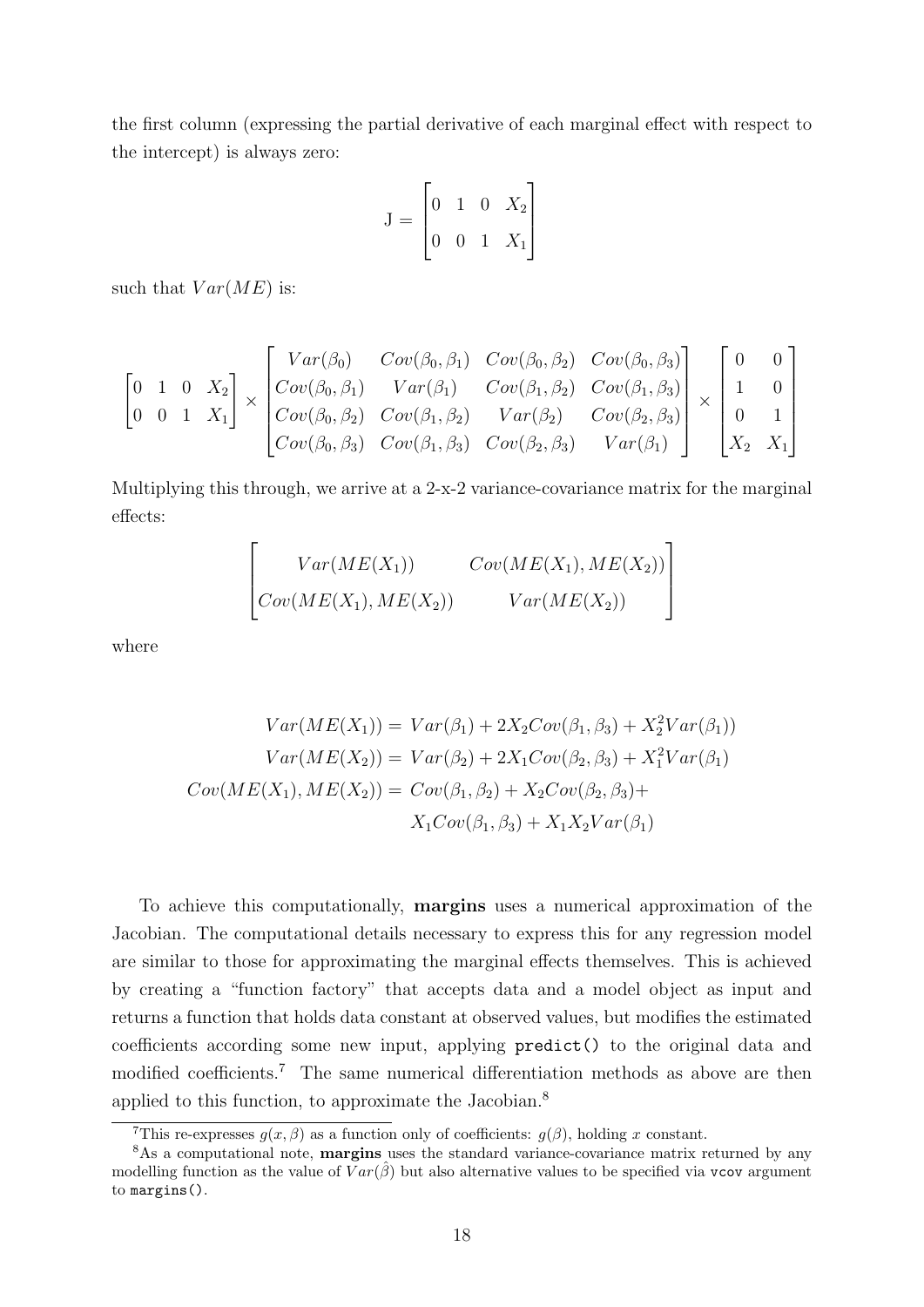| Type          | Function            | <b>Behavior</b>                                                                                                                      |  |  |
|---------------|---------------------|--------------------------------------------------------------------------------------------------------------------------------------|--|--|
| Core          | dydx()              | Calculate marginal effect of one, named<br>variable                                                                                  |  |  |
|               | marginal_effects()  | Calculate marginal effects of all variables<br>in a model                                                                            |  |  |
|               | margins()           | An S3 generic to calculate marginal effects<br>for all variables and their variances                                                 |  |  |
| Visualization | plot.margins()      | An analogue to Stata's marginsplot com-<br>mand that plots calculated marginal ef-<br>fects.                                         |  |  |
|               | cplot()             | An S3 generic that plots <i>conditional</i> fitted<br>values or marginal effects across a named<br>covariate                         |  |  |
|               | person.lm(), etc.   | S3 methods for the persp() generic that<br>provide three-dimensional representations<br>akin to cplot() but for two covariates       |  |  |
|               | $image.lm()$ , etc. | S3 methods for the image() generic<br>that produce flat representations of the<br>$persp()$ plots                                    |  |  |
| Utilities     | build_margins()     | The<br>workhorse<br>function<br>underlying<br>margins() that assembles the response<br>"margins" object for one data frame<br>input. |  |  |

Table 3: Functions in the margins Package

## 3 Package Functionality

At its core, margins offers one function: an S3 generic margins() that takes a model object as input and returns a list of data frames of class "margins", which contain the original data, fitted values, standard errors of fitted values, marginal effects for all variables included in the model formula, and variances of those marginal effects. The internals of this function are mostly exported from the package to allow users to calculate just the marginal effects without the other data (using marginal effects(), to calculate the marginal effect of just one variable (using dydx()), and to plot and summarize the model and marginal effects in various ways (using cplot(), and plot(), persp(), and image() methods). Table 3 provides a full list of exported functions and a brief summary of their behavior.

At present, margins() methods exist for objects of class "lm", "glm", and "loess". The margins.default() method may work for other object classes, but is untested. The use of the package is meant to be extremely straight forward and to be consistent across model classes. To use it, one needs only specify estimate a model using, for example, glm(), and then pass the resulting object to margins() to obtain the marginal effects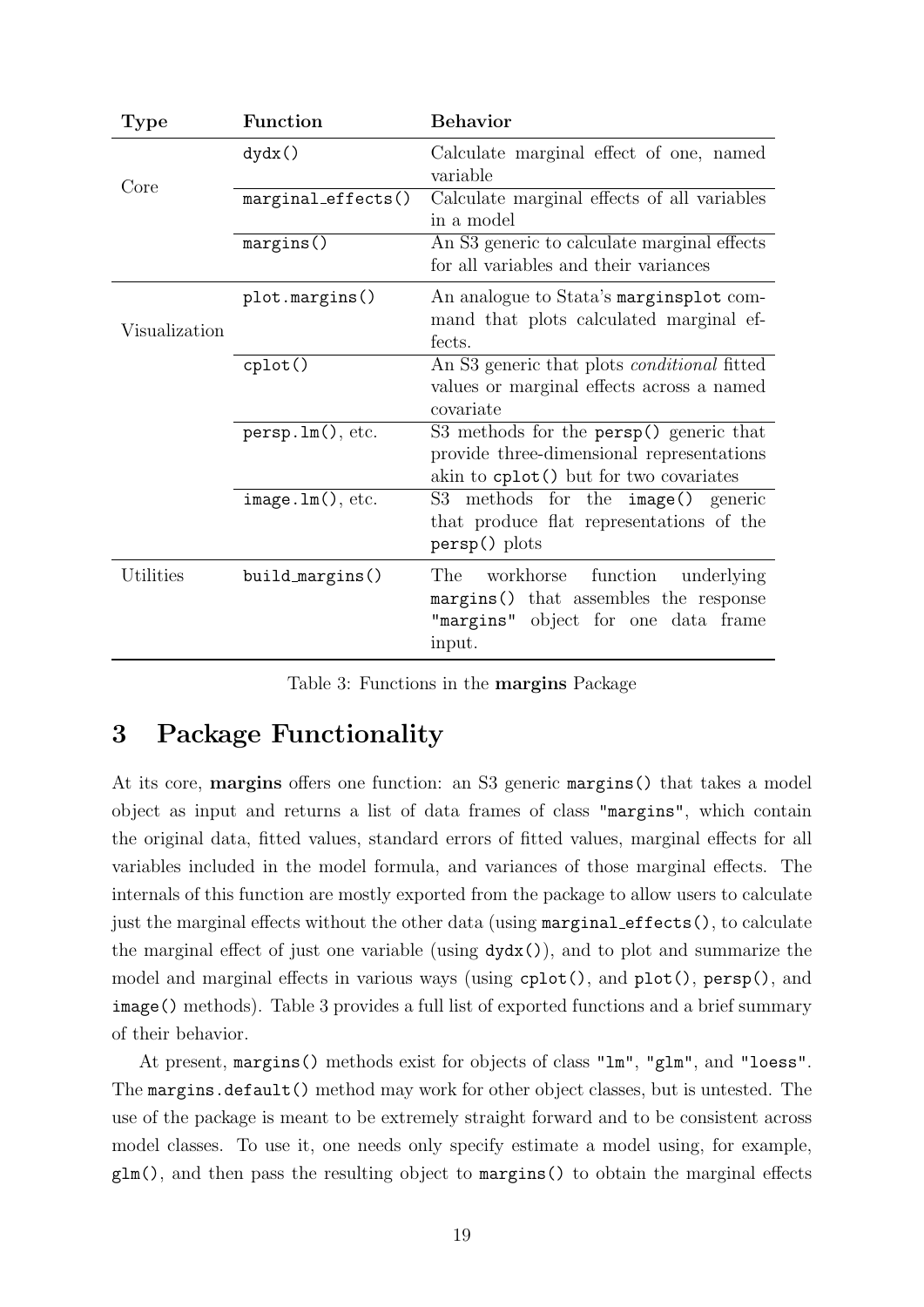estimates as "margins" object. For interactive use, the summary.margins() method will be useful:

```
library("datasets")
m \leftarrow \text{lm}(mpg \text{ wt + am + factor(cyl}), \text{ data = mtcars})margins(m)
## Average marginal effects
## lm(formula = mpq \sim wt + am + factor(cyl), data = mtcars)
## wt am cyl6 cyl8
## -3.15 0.1501 -4.257 -6.079
summary(margins(m))
## factor AME SE z p lower upper
## am 0.1501 1.3002 0.1154 0.9081 -2.3983 2.6985
## cyl6 -4.2573 1.4112 -3.0167 0.0026 -7.0233 -1.4913
## cyl8 -6.0791 1.6837 -3.6105 0.0003 -9.3791 -2.7791
## wt -3.1496 0.9080 -3.4685 0.0005 -4.9293 -1.3699
```
By default, print.margins() shows the AMEs for each variable. Factor variables are handled automatically by expressing their influence as discrete changes in the outcome moving from the base category to each other category. The summary.margins() output shows the AMEs, along with corresponding standard errors, z-statistics, p-values, and a 95% confidence interval.<sup>9</sup>

To obtain average MERs (an AME with the value of one or more covariates replaced by a theoretically interesting value), users can specify the at option to margins(). In effect, this uses build datalist() to create a list of data frames to be used as input to marginal effects() and calculates the marginal effects of every variable separately for each dataset. This can be useful to understand, for example, what the marginal effect of a vehicle's weight is on its fuel efficiency, separately for manual and automatic vehicles, when the relationship between weight and fuel economy is possibly non-linear:

```
m \leq \text{lm}(\text{mpg} \text{ wt} * \text{am} + I(\text{wt}^2) * \text{am}, \text{data} = \text{mtcars})summary(margins(m, at = list(am = 0:1)))
## factor am AME SE z p lower upper
## am 0.0000 -3.5045 2.8390 -1.2344 0.2170 -9.0689 2.0598
```

```
<sup>9</sup>The confidence level can be changed by setting level = beta, such as summary (margins(m), level
= 0.67 to obtain a 67% CI.
```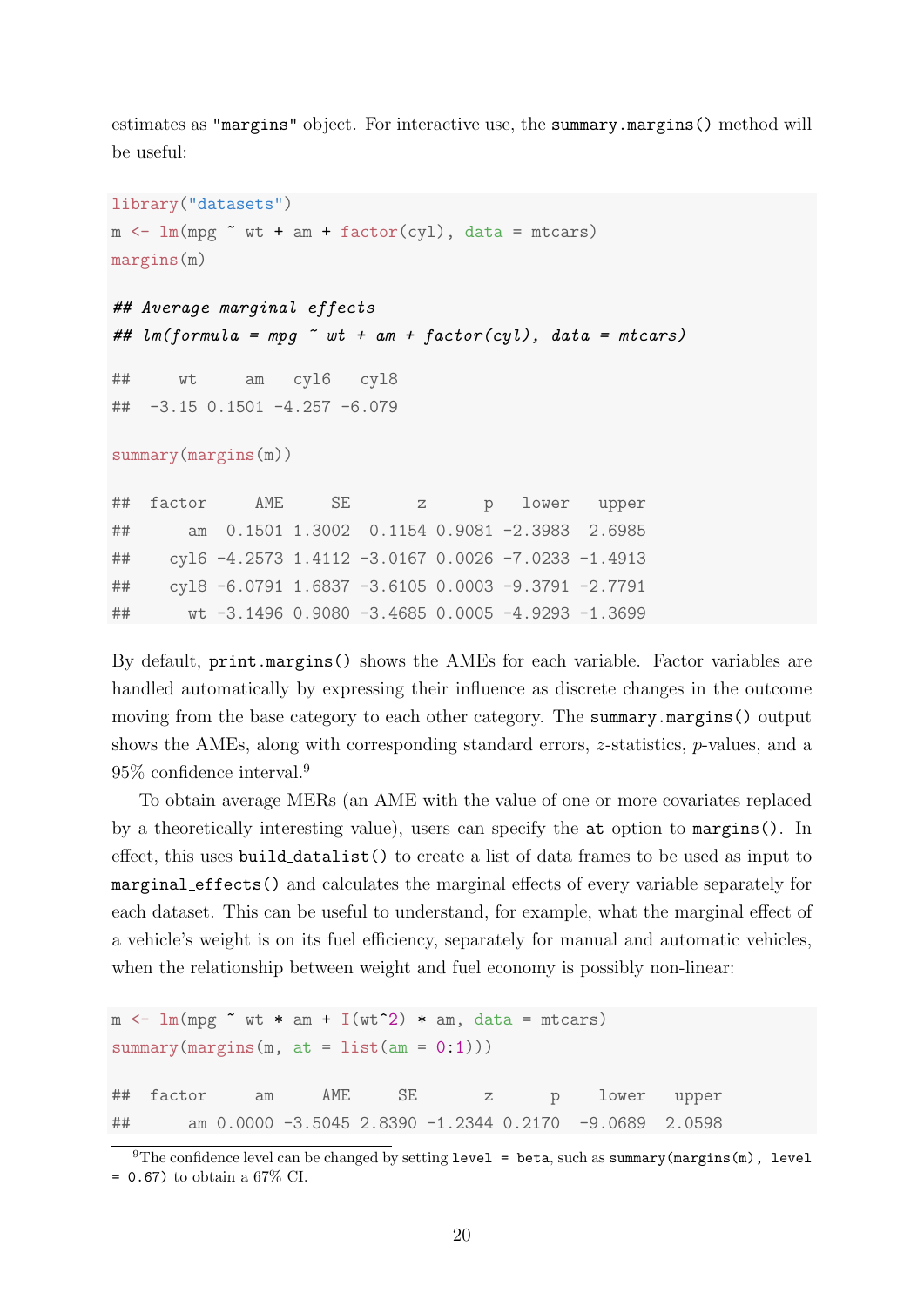| ## |  |  |  | am $1.0000 - 3.5045$ 2.8381 -1.2348 0.2169 -9.0671 2.0580 |  |
|----|--|--|--|-----------------------------------------------------------|--|
| ## |  |  |  | wt 0.0000 -5.3281 1.8968 -2.8090 0.0050 -9.0457 -1.6105   |  |
| ## |  |  |  | wt 1.0000 -9.6730 3.1983 -3.0245 0.0025 -15.9415 -3.4046  |  |

The plotting functionality provided by **margins** can be particularly useful for understanding models and the contribution of each covariate to the outcome. Consider for example, a model involving a simple interaction between two covariates. To understand the effect of each, we can calculate AMEs:

```
m \leftarrow \text{lm}(\text{mpg} \sim \text{wt} * I(\text{wt}^2) * \text{hp} * I(\text{hp}^2)), data = mtcars)
margins(m)
## Average marginal effects
## lm(formula = mp \sim wt * I(wt^2) * hp * I(hp^2), data = mtcars)
## wt hp
## -3.936 -0.04343
```
But we can also display the results visually to better understand the results. For example, cplot() will show the predicted value of the outcome across levels of covariates:



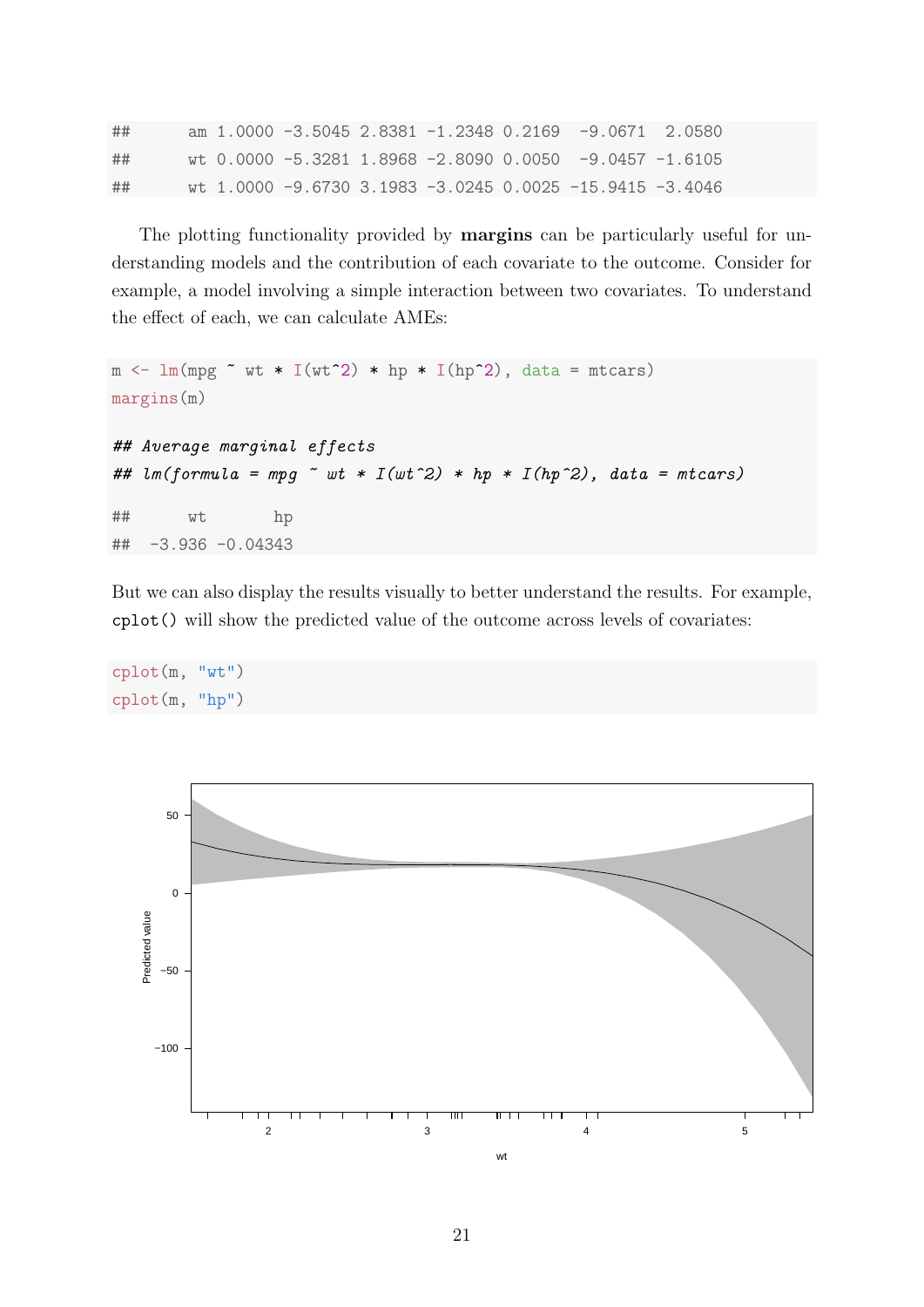

The persp() method will show the same but as a three-dimensional surface and the image() method will present that information as a two-dimensional "heatmap"-style format:

```
persp(m, "wt", "hp")
image(m, "wt", "hp")
```
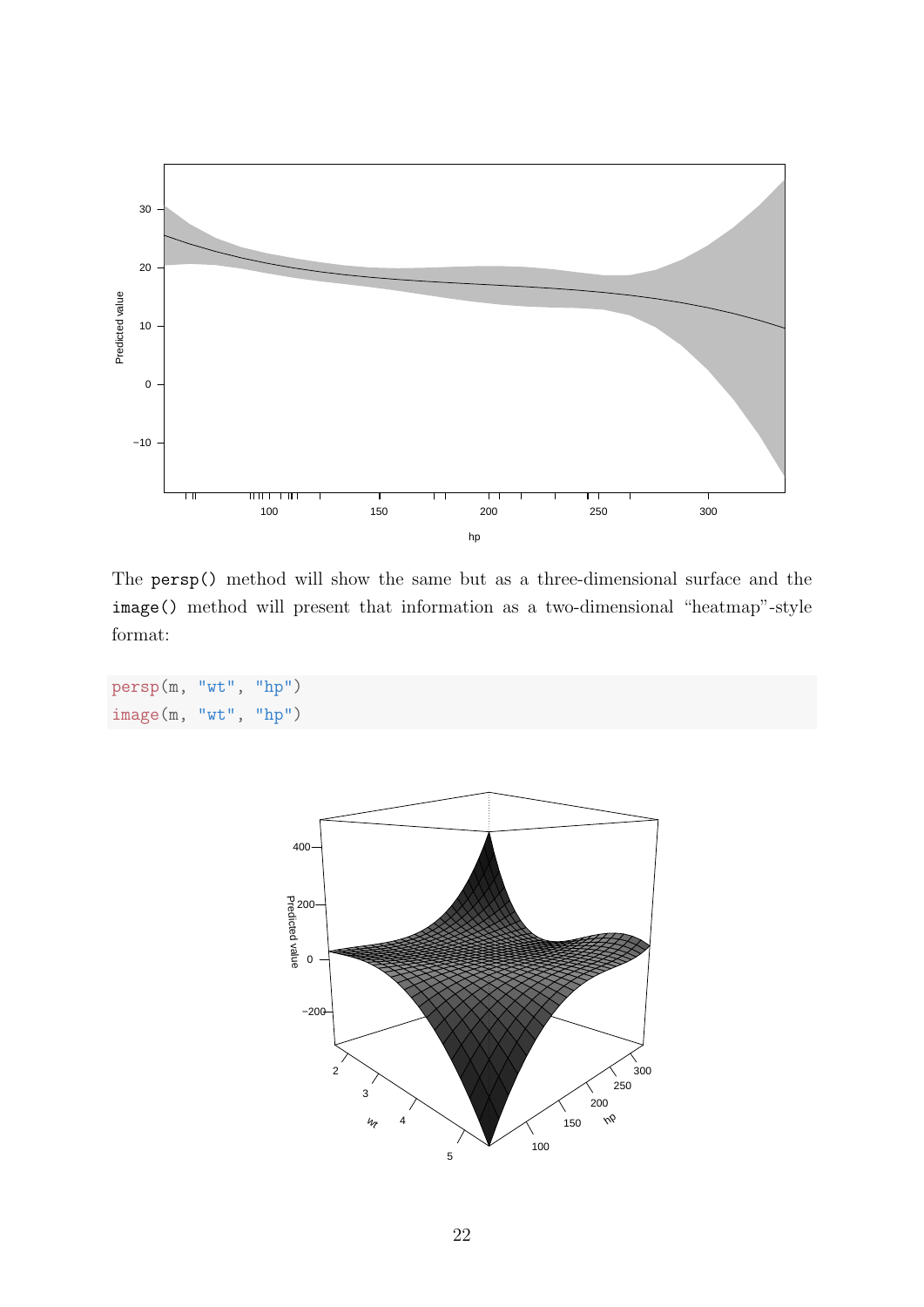

These plots all show fitted values, thereby indirectly communicating marginal effects. To show marginal effects themselves, one can use the plot.margins() method to simply show the average marginal effects visually:

```
m \leftarrow \text{lm}(\text{mpg} \sim \text{wt} + \text{am} + \text{factor}(\text{cyl}), \text{ data} = \text{mtcars})plot(margins(m))
```
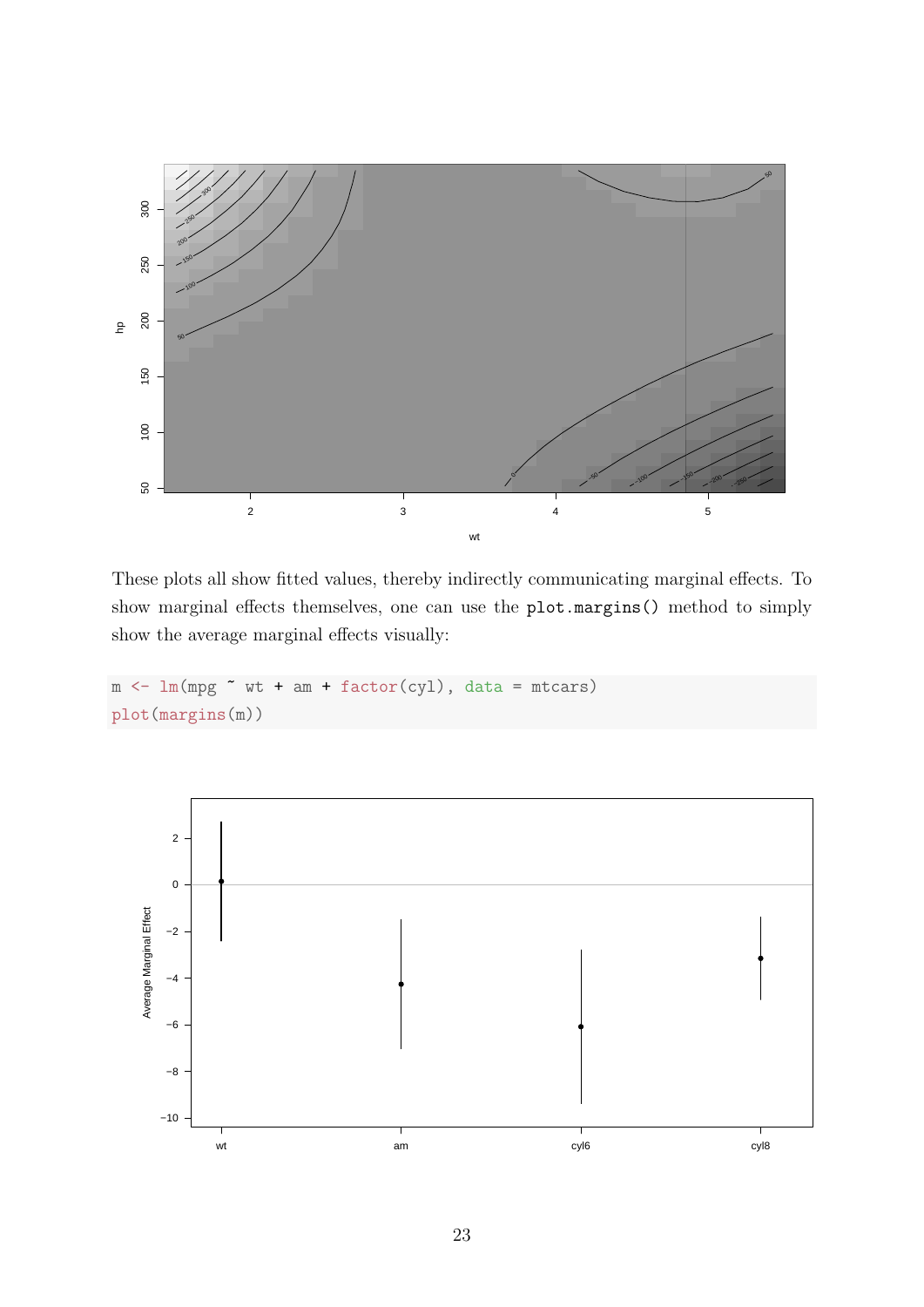And the cplot(), persp(), and image() methods can be modified to request marginal effects rather than fitted values by setting the what = "effect" argument:

```
m \leftarrow \text{lm}(\text{mpg} \sim \text{wt} * I(\text{wt}^2) * \text{hp} * I(\text{hp}^2)), data = mtcars)
\text{cplot}(m, "wt", \text{ what} = "effect")
```


```
persp(m, "wt", "hp", what = "effect", phi = 30)
```
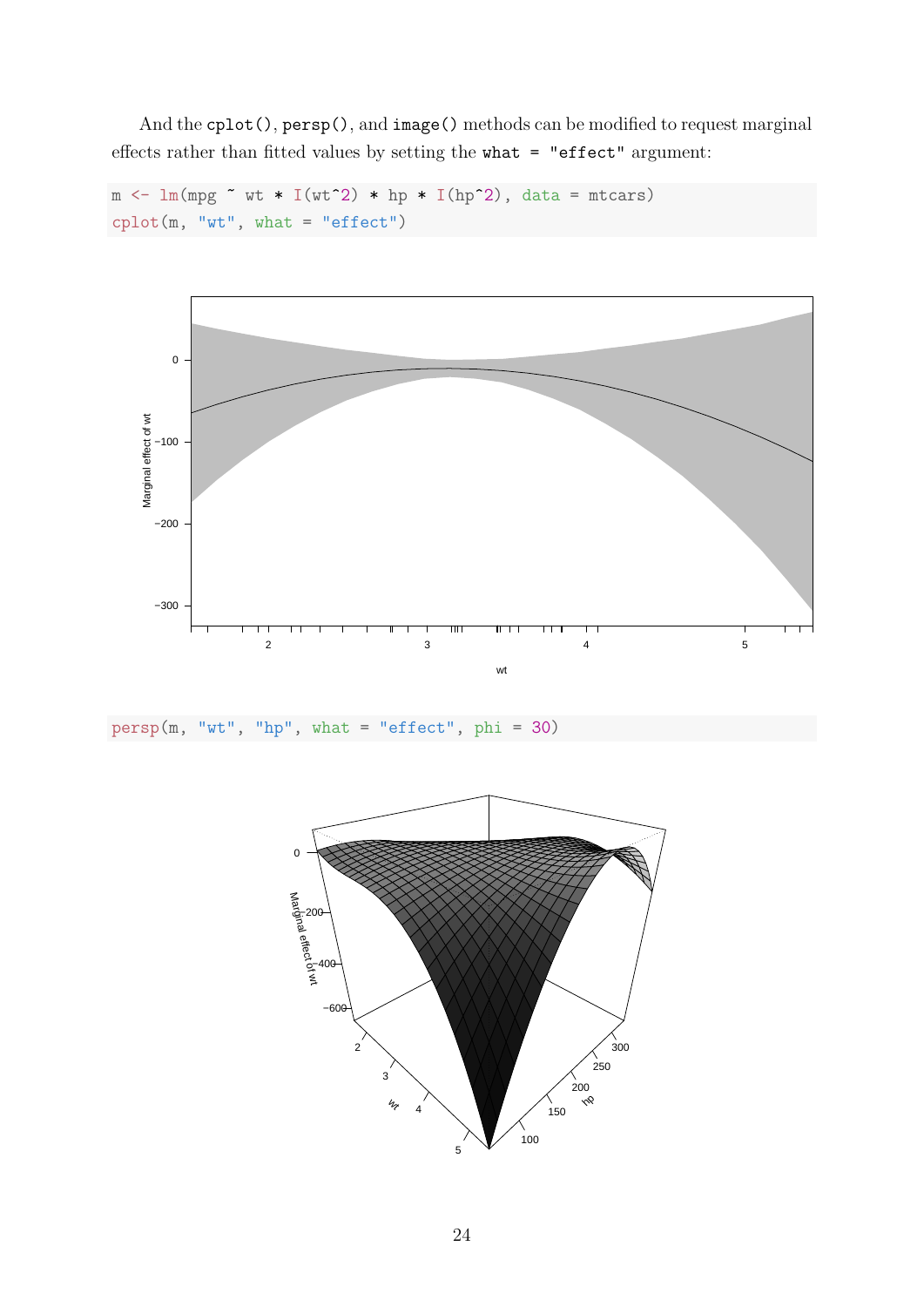$image(m, "wt", "hp", what = "effect")$ 



All of the plotting functions in the package return data structures, which can also be passed to other plotting tools (such as ggplot2). The LinRegInteractive package provide an alternative set of visualization methods but calculates marginal effects in a quite different way.

#### 3.1 Comparison with Other R Packages

Several existing R packages attempt to estimate quantities of interest, such as marginal effects, but all have limitations. For example, the car package noted above is constrained by its use of symbolic derivatives to the calculation of only particular combinations of effects that can be clearly expressed symbolically. This approach appears to also be used by the effects package, which provides various functions for describing fitted values and producing plots from those quantities. (Much of that plotting functionality can be achieved through margin's cplot() function.) The package is somewhat intransparent in its approach and has an extensive list of explicit limitations about functionality. lsmeans can be used to calculate predictive means (or "predictive margins") from linear, generalized linear, and mixed models, as well as calculate "first-difference" style contrasts between tehse predictions (something margins achieves using dydx() using alternative change arguments).

Other packages show some promise but seem to fail in common situations. For example, the mfx package [7] provides several functions for calculating marginal effects from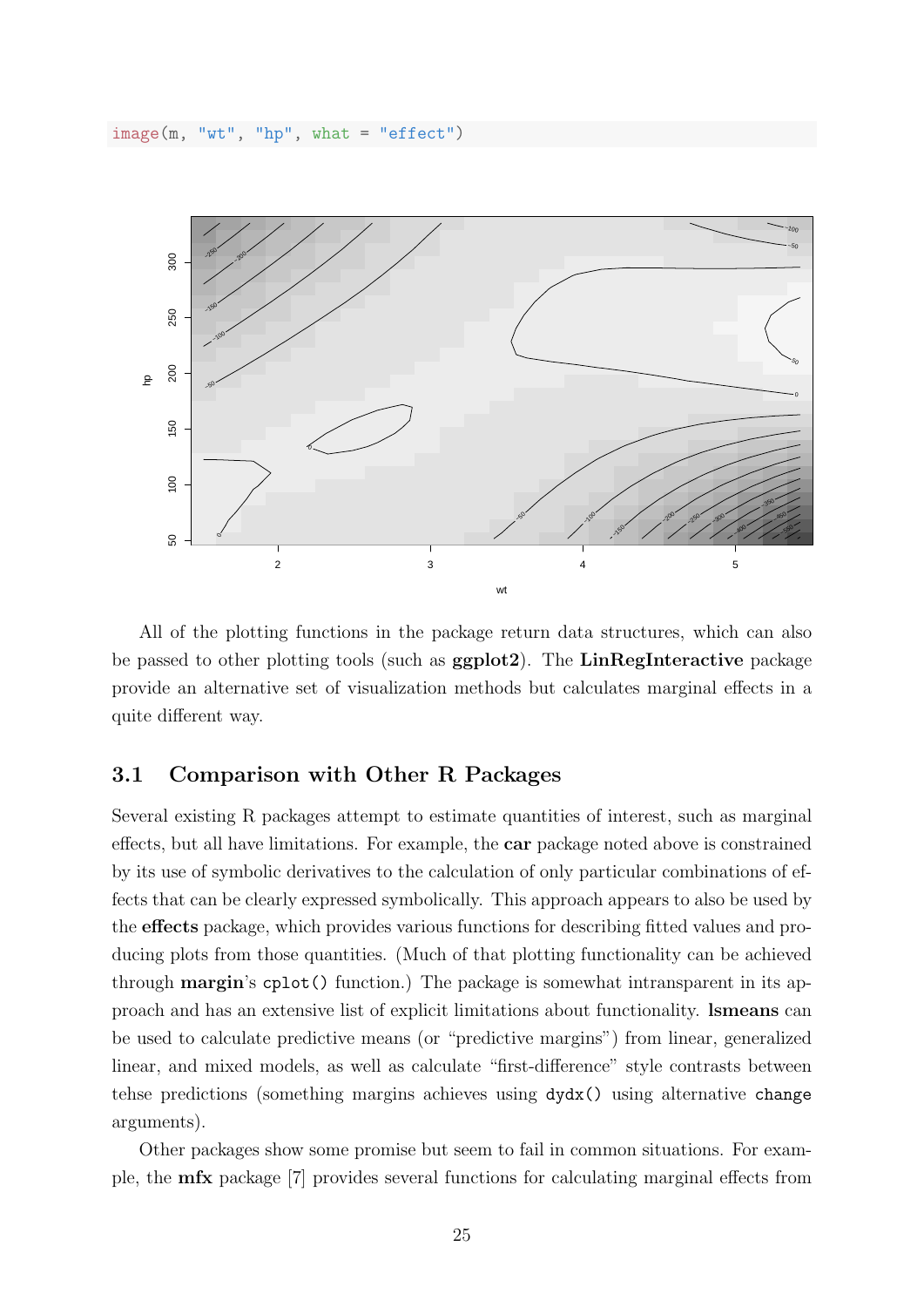common GLMs (logit, probit, poisson, negative-binomial, beta) but does not properly account for the interdependence between terms included in multiplicative interactions. For example:

```
> library("mfx")
> library("datasets")
> mfx1 <- glm(vs \tilde{ } disp * drat, data = mtcars, family = binomial)
> logitmfx(mfx1, mtcars)
Call:
logitmfx(formula = x, data = mtcars)Marginal Effects:
               dF/dx Std. Err. z P>|z|
disp -0.00061817  0.00721983 -0.0856  0.9318
drat -0.24921775 0.37514481 -0.6643 0.5065
disp:drat -0.00158312 0.00233612 -0.6777 0.4980
The erer package [16] suffers the same error:
> library("erer")
> maBina(x)
> x < - glm(vs \tilde{ } disp * drat, data = mtcars, family = binomial, x = TRUE)
> maBina(x)
           effect error t.value p.value
(Intercept) 2.060 1.571 1.311 0.200
disp -0.001 0.007 -0.086 0.932
drat -0.249 0.375 -0.664 0.512
disp:drat -0.002 0.002 -0.678 0.504
```
The DAMisc package [2] specifically offers a function, intEff() for handling interactions. It, unfortunately, returns an ambiguous value of the "interaction effect" for each observation in a dataset that does not appear to correspond to the marginal effect for either term in the model:

```
> library("DAMisc")
> head(intEff(x, c("disp", "drat"), data = mtcars))
                      int_eff linear phat se_int_eff zstat
Mazda RX4 -0.0034080006 -3.151623e-03 0.502369027 0.018382454 -0.1853942
Mazda RX4 Wag -0.0034080006 -3.151623e-03 0.502369027 0.018382454 -0.1853942
Datsun 710 -0.0079522078 -5.750136e-04 0.952093495 0.004907381 -1.6204588
Hornet 4 Drive 0.0183101233 -2.482300e-03 0.269570094 0.021788290 0.8403653
```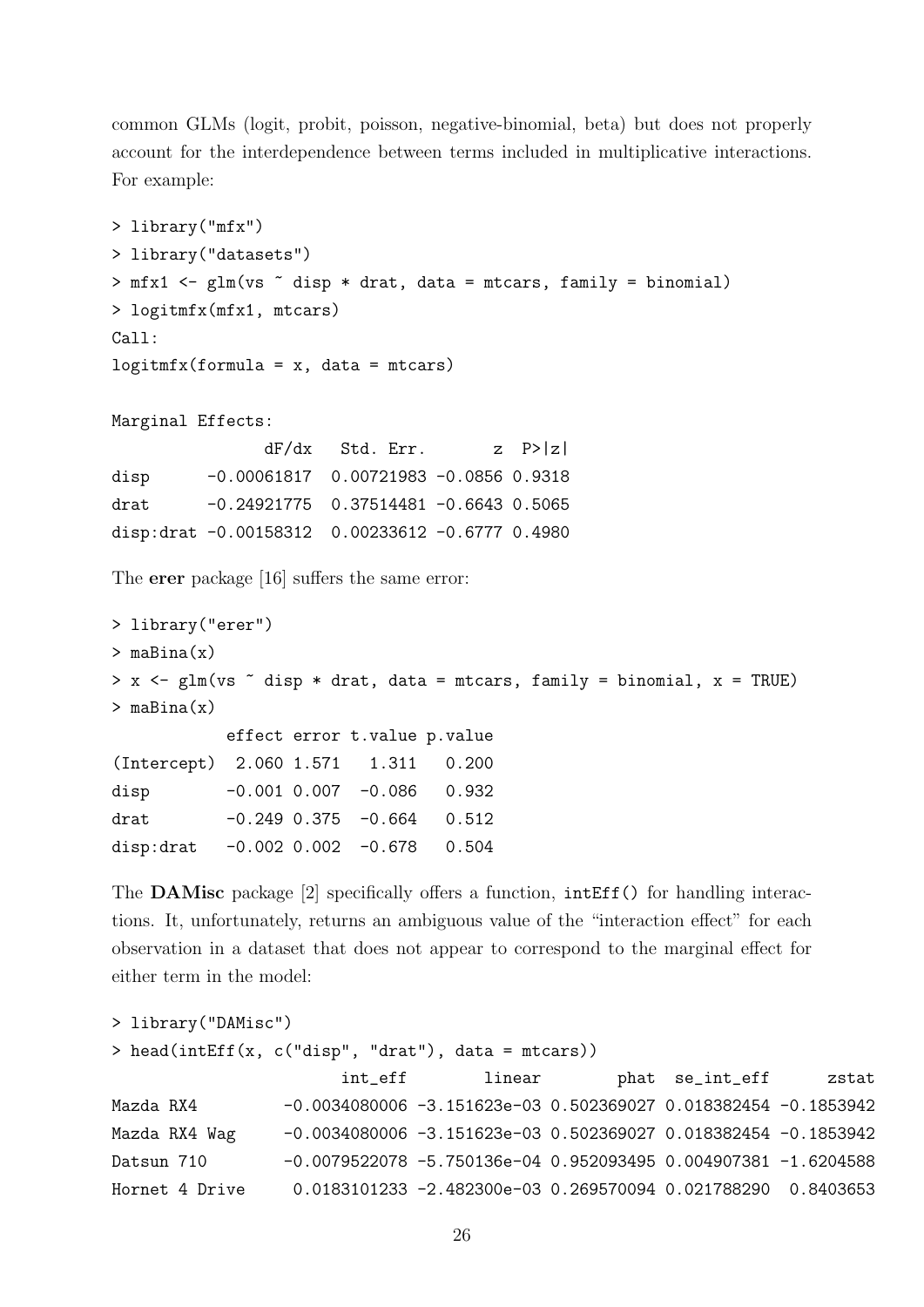Hornet Sportabout 0.0007426565 -3.380259e-05 0.002688532 0.001359246 0.5463739 Valiant -0.0167213771 -1.333991e-03 0.879716441 0.008581226 -1.9486000

Additionally, the **interflex**, **interplot** [14], and **plotMElm** [9] packages offer visualization functionality specifically for displaying results of models that include multiplicative interaction terms but do not provide general interfaces for calculating marginal effects from arbitrary models. The latter package only handles linear models. modmarg is a newer package that appears to provide comparable functionality to margins [17]. interactionTest  $[6]$  offers a useful fdrInteraction() for calculating a t-statistic that limits the false discovery rate for a marginal effect based on an interaction, but only works in the case of two-way interaction terms. Relatedly, **visreg** [5] provides a **lat**tice-based visualization function, visreg() to visualize predicted values from models in sometimes complex ways. **margins** attempts to emulate some of this in the cplot() function. condvis and LinRegInteractive offer interactive visualization functionality for examining "conditional expectation" plots and surfaces, akin to both cplot() and the persp() methods offered in margins.

### 3.2 Comparison with Stata

As an aside, Stata relies on symbolic derivatives for calculating marginal effects for OLS models (and numerical derivatives in all other cases). This is made possibly by the fact that Stata offers a much less expressive modelling language that broadly allows only two variable times: continuous (denoted by a c. prefix) and factor (denoted by a i. prefix), enables simple interactions either explicitly (as  $x1#x2$ , akin to R's  $x1:x2$ ) or implicitly (as  $x1#4x2$ , akin to R's  $x1*x2$ ), and disallows formula-based transformations (R's I() notation). Thus the calculation of marginal effects is simplified by significantly constraining the number of possible models that can be specified and thus the necessary sophistication of a symbolic derivation procedure.

The result is a syntax that can quickly and easily be used to calculate marginal effects for essentially any regression model:

```
. quietly reg pop gdpPercap
. margins, dydx(*)
Average marginal effects Number of obs = 1,704
Model VCE : OLS
Expression : Linear prediction, predict()
```

```
dy/dx w.r.t. : gdpPercap
```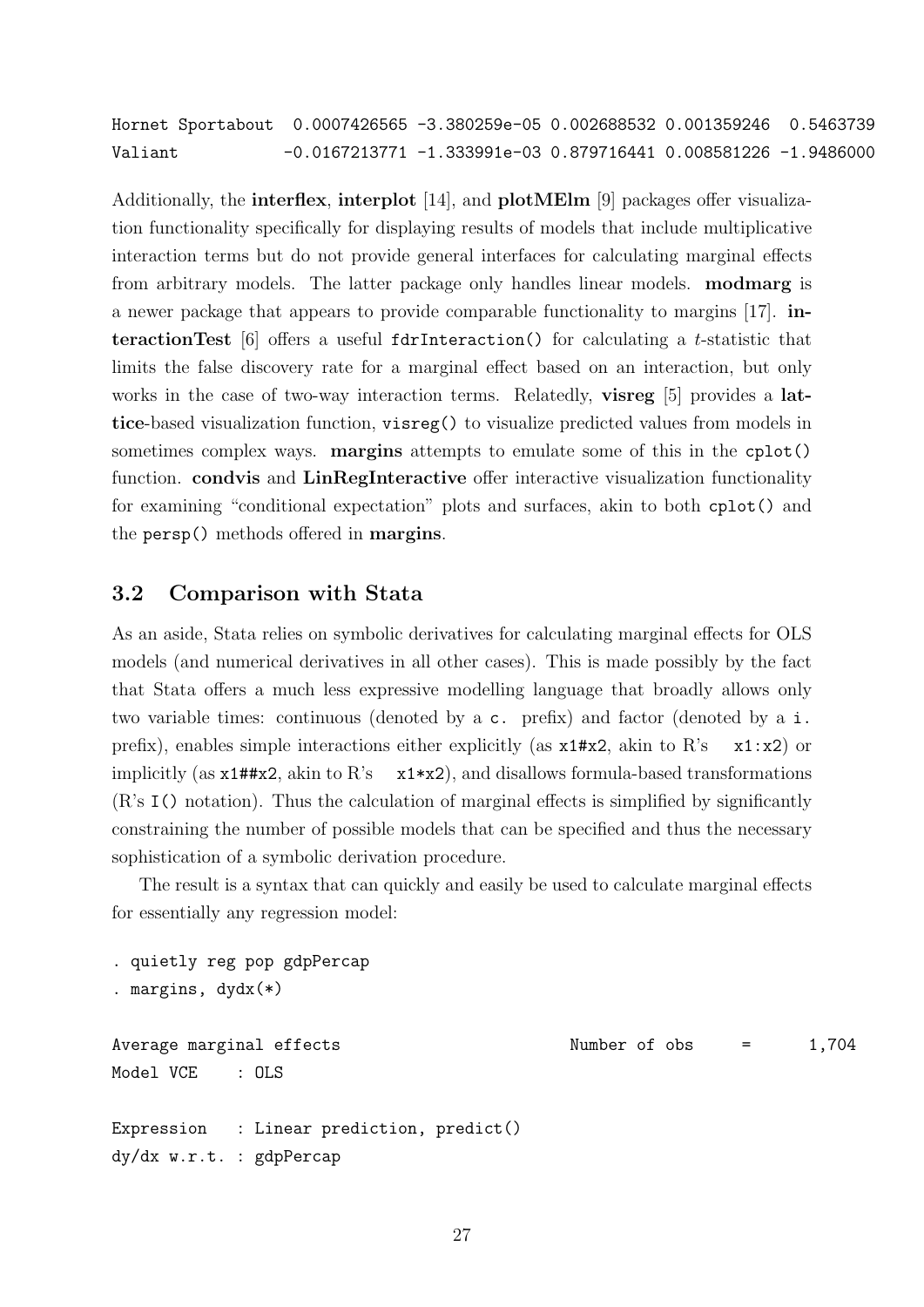|  | Delta-method |  |                                                      |          |
|--|--------------|--|------------------------------------------------------|----------|
|  |              |  | dy/dx Std. Err. t P> t  [95% Conf. Interval]         |          |
|  |              |  | gdpPercap   -275.6895 260.9549 -1.06 0.291 -787.5156 | 236.1366 |
|  |              |  |                                                      |          |

A downside of Stata's limited expressiveness becomes obvious when one considers a variable that is transformed for some specific modelling purpose but for which substantive interpretations are desired on the original scale. For example, one may log transform a covariate but desire to know the marginal effect of that variable (rather than the marginal effect of its logged form). Stata provides no easy means to achieve this; it only allows the pre-calculation of a new variable, breaking the program's ability to recognize a relationship between a variable and its transformed form. margins, by contrast, makes this simple. Consider, for example, the two regression models show in Table 4, which are identical except that model (1) is calculated from a pre-transformed value of GDP per capita and model (2) is calculated from a transformation expressed via I() notation in a regression formula.<sup>10</sup>

|                                    | Dependent variable:<br>Population Size |                       |  |
|------------------------------------|----------------------------------------|-----------------------|--|
|                                    |                                        |                       |  |
|                                    | (1)                                    | (2)                   |  |
| loggdp                             | $-4.708**$<br>(2.070)                  |                       |  |
| I(log(gdpPercap))                  |                                        | $-4.708**$<br>(2.070) |  |
| Constant                           | 68.012***<br>(17.083)                  | 68.012***<br>(17.083) |  |
| Observations                       | 1,704                                  | 1,704                 |  |
| $R^2$                              | 0.003                                  | 0.003                 |  |
| Adjusted $\mathbb{R}^2$            | 0.002                                  | 0.002                 |  |
| Residual Std. Error (df $= 1702$ ) | 106.028                                | 106.028               |  |
| F Statistic (df = 1; 1702)         | $5.172**$                              | $5.172**$             |  |
| Note:                              | *p<0.1; **p<0.05; ***p<0.01            |                       |  |

Table 4: Example of Log Transformation

What effect does GDP per capita have on the outcome? Calculating marginal effects <sup>10</sup>The models are: (1) (pop ~loggdp and (2) pop ~I(log(gdpPercap)).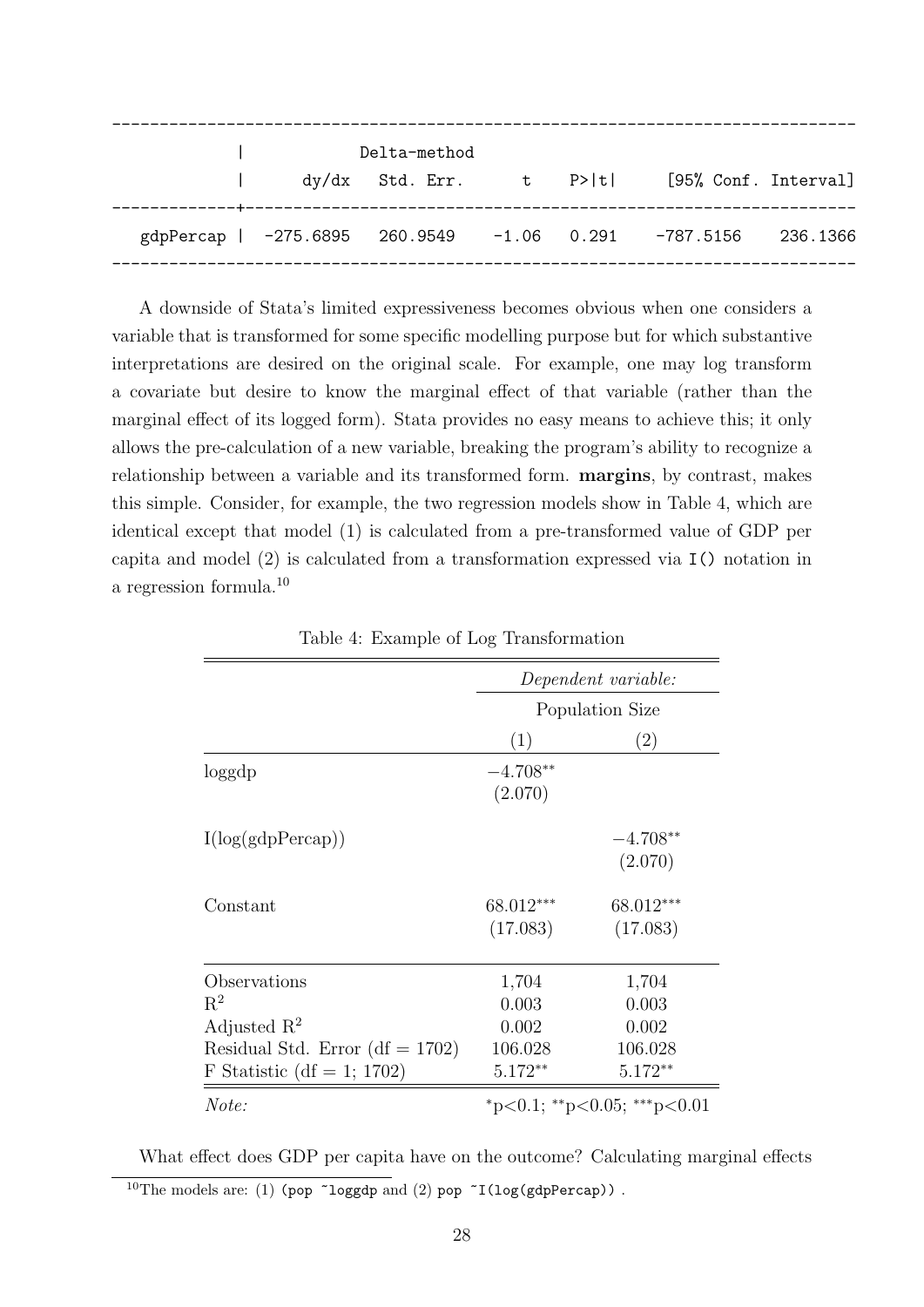reveals the answer. Because we have specified the transformation using I() notation in model  $(2)$ , **margins** can quickly identify the contribution of the original variable:

```
summary(margins(m3b))
## factor AME SE z p lower upper
## gdpPercap -0.0026 0.0012 -2.2742 0.0230 -0.0049 -0.0004
```
And this result will differ from that for model (2) except in the resulting z-statistic and p-value which — as should be the case — are identical in the two marginal effect calculations:

summary(margins(m3a))

## factor AME SE z p lower upper ## loggdp -4.7078 2.0701 -2.2742 0.0230 -8.7651 -0.6506

Despite some of the underlying limitations, Stata's margins command is incredibly user friendly and easy-to-use. Its output is also clean and intuitive. As a result, the behavior of margins try (as closely as possible) to mimic the behavior. It does not attempt, however, to provide: (1) an easy way of calculating MEMs (as Stata does with the , atmeans option), (2) calculating of predicted values (since R already provides this via predict()), or (3) cover the full class of model types that Stata currently supports. One other key advantage of the R implementation is that because it relies on a fully functional programming paradigm, marginal effects can easily be calculated for multiple objects, whereas Stata's approach can only calculate effects for the previous modelling command using stored results.

## 4 Conclusion

Average marginal effects offer an intuitive technique for interpreting regression estimates from a wide class of linear and generalized linear models. While Stata has offered a simple and general computational interface for extracting these quantities of interest from regression models for many years, the approach has not been widely available in other statistical software. The margins port to R makes this functionality much more widely available. By describing the computational approach used by both packages, this article offers users of other languages guidelines for how to apply the approach elsewhere while offering applied data analysts a straightforward explanation of the marginal effect quantity and its derivation.

At present, **margins** estimates quantities of interest for a wide array of model formulae used in least squares regression and many common generalized linear models. Stata's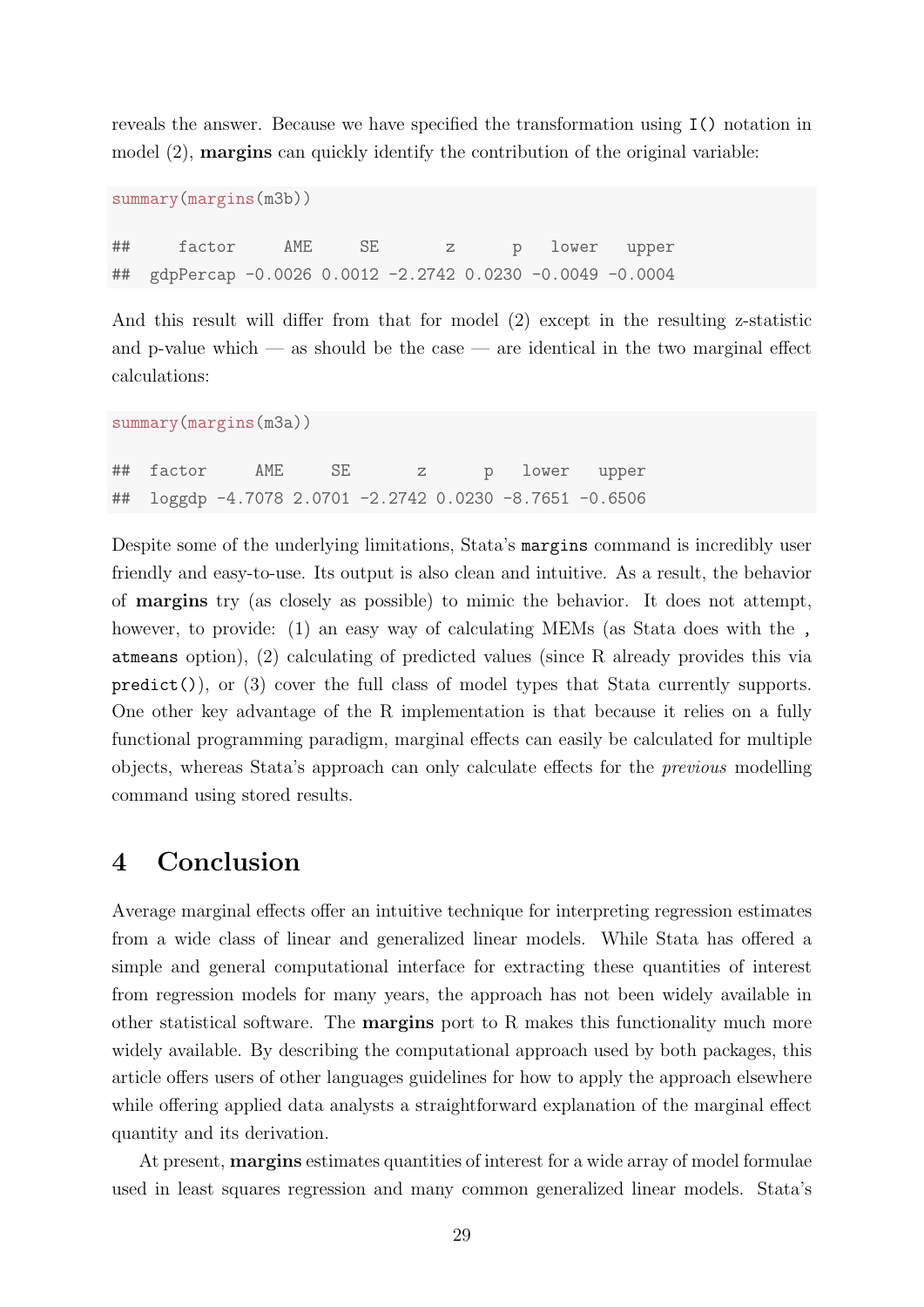margins and Zelig/Clarify produce quantities of interest for a wider array of model types. Extension of margins to other model types is planned for the future. The creation of the core margins function as an S3 generic means that the package is easily extensible to other model types (e.g., those introduced in other user-created packages). Development of margins is handled on GitHub, allowing for easy contribution of bug fixes, enhancements, and additional model-specific methods. By publishing margins as free and open-source software (FOSS), it should be straightforward for users of other languages (Python, julia, etc.) to implement similar functionality. Indeed, the port of closed source statistical software to open source represents an underappreciated by critical step in making FOSS data analysis more accessible to those used to working with closed source products.

For applied data analysis, the most important feature of margins is its intuitive use and the near-direct translation of Stata code into R. For those used to Stata's margins command, R's margins package should be a painless transition. For R users not accustomed to calculating marginal effects, margins should also offer a straightforward and tidy way of calculating predicted values and marginal effects, and displaying the results thereof.

## References

- [1] Chunrong Ai and Edward C. Norton. Interaction terms in logit and probit models. 80:123–129, 2003.
- [2] Dave Armstrong. Damisc: Dave armstrong's miscellaneous functions, 2016.
- [3] William D. Berry, Matt Golder, and Daniel Milton. Improving tests of theories positing interaction. The Journal of Politics, 74(03):653–671, March 2012.
- [4] Thomas Brambor, William Roberts Clark, and Matt Golder. Understanding interaction models: Improving empirical analyses. Political Analysis, 14(1):63–82, May 2005.
- [5] Patrick Breheny and Woodrow Burchett. visreg: Visualization of regression models. Available at The Comprehensive R Archive Network (CRAN), 2016.
- [6] Justin Esarey and Jane Lawrence Sumner. interactionTest: Calculates critical test statistics to control false discovery and familywise error rates in marginal effects plots. Available at The Comprehensive R Archive Network (CRAN), 2015.
- [7] Alan Fernihough. mfx: Marginal effects, odds ratios and incidence rate ratios for glms. Available at The Comprehensive R Archive Network (CRAN), 2014.
- [8] John Fox and Sanford Weisberg. An R Companion to Applied Regression. Sage, Thousand Oaks CA, second edition, 2011.
- [9] Christopher Gandrud. plotMElm: Plot marginal effects from linear models. Available at The Comprehensive R Archive Network (CRAN), 2016.